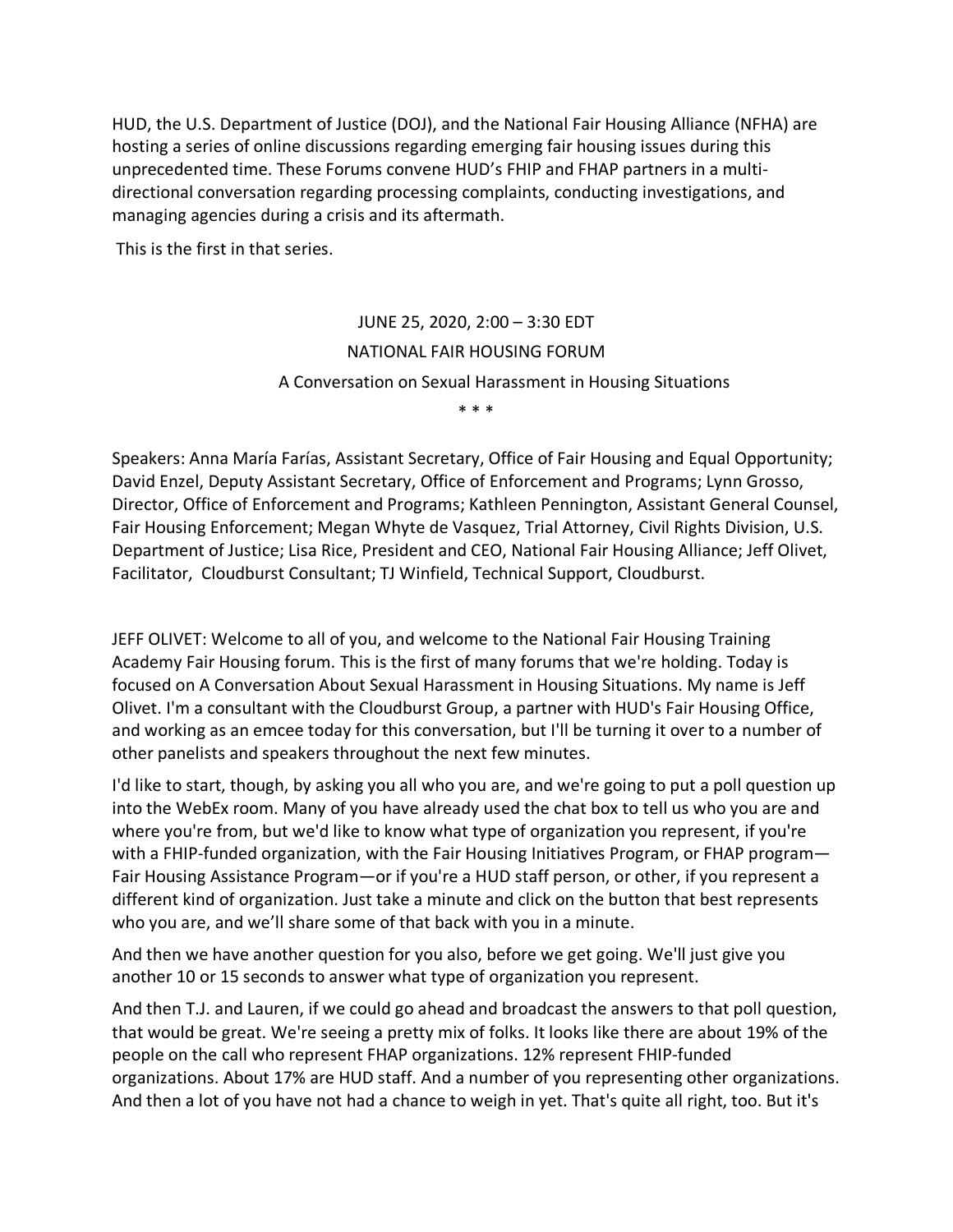clear we have not only good geographical representation, but good representation in terms of type of organization.

We'll go on to our next poll question. Many of you have been in one form of a lockdown or another over the last few weeks. Many of our communities have been devastated by COVID-19, and people working from home and teleworking in all kinds of ways. Some places are beginning to reopen. We're curious, now, if you're teleworking, if your office has reopened or if you're doing some combination of both? And as you're making a minute to respond to that question, I just want to acknowledge that this has a deep impact on the way that we do our work, whether you're in an executive director position or a program manager position or if you're conducting investigations or testing, if you're in a role doing community outreach and education. All of that work is deeply impacted by whether we're able to be together in the same room or not. So let's broadcast those results.

I'm seeing that almost half of the people on this call are teleworking and only about 5% in the office, and then some of you are doing a little bit of both, about 20% are saying they're doing some combination of both.

And we're keenly aware of the fact that this has complicated the work that's you all do every day, that's difficult already, and complicated already.

With that, I would like to turn it over to our tech team to walk through, very quickly, some of the functionality we'll be using today, and then we'll get into the part of our work together.

T. J. WINFIELD: Hi, everyone. Today we'll be using the WebEx online platform. Before we get started with the forum, I just wanted to walk everyone through several features in the WebEx system that we'll be using, and some tips to help you get the most out of today's session. First, we ask that you close out your email, other internet browsers and any other programs that might affect the streaming of this event. If you experience technical difficulties with audio or video at any time, we recommend that you first sign out of WebEx and then log back in. If you're still having trouble after logging back in, we ask that you request help in the Chat box, located in the Webex panel section on the right-hand side of your screen. If you don't see the Chat box in your tool bar, it might not be activated. Please locate and click on the Chat box button, which is the fourth button in the WebEx meeting controls, to add the Chat box to your screen. The webinar is scheduled for 90 minutes and we are recording the session. We'll post the recording and PowerPoint slides on the HUD exchange website next week.

While questions regarding technical difficulties are answered in the chat box, all questions related to webinar topics should be submitted through the  $Q & A$  box. The  $Q & A$  box is located on the bottom right of your screen. Please click on the arrow next to  $Q & A$  so you can expand the window so you can ask your content questions there.

We'll make time at the end of today's session to review and answer attendee questions. Please submit questions any time as you think of them.

We're expecting a large number of attendees today, so we'll have everyone on mute. If you'd like to change your audio settings from your phone to computer or vice versa, please click on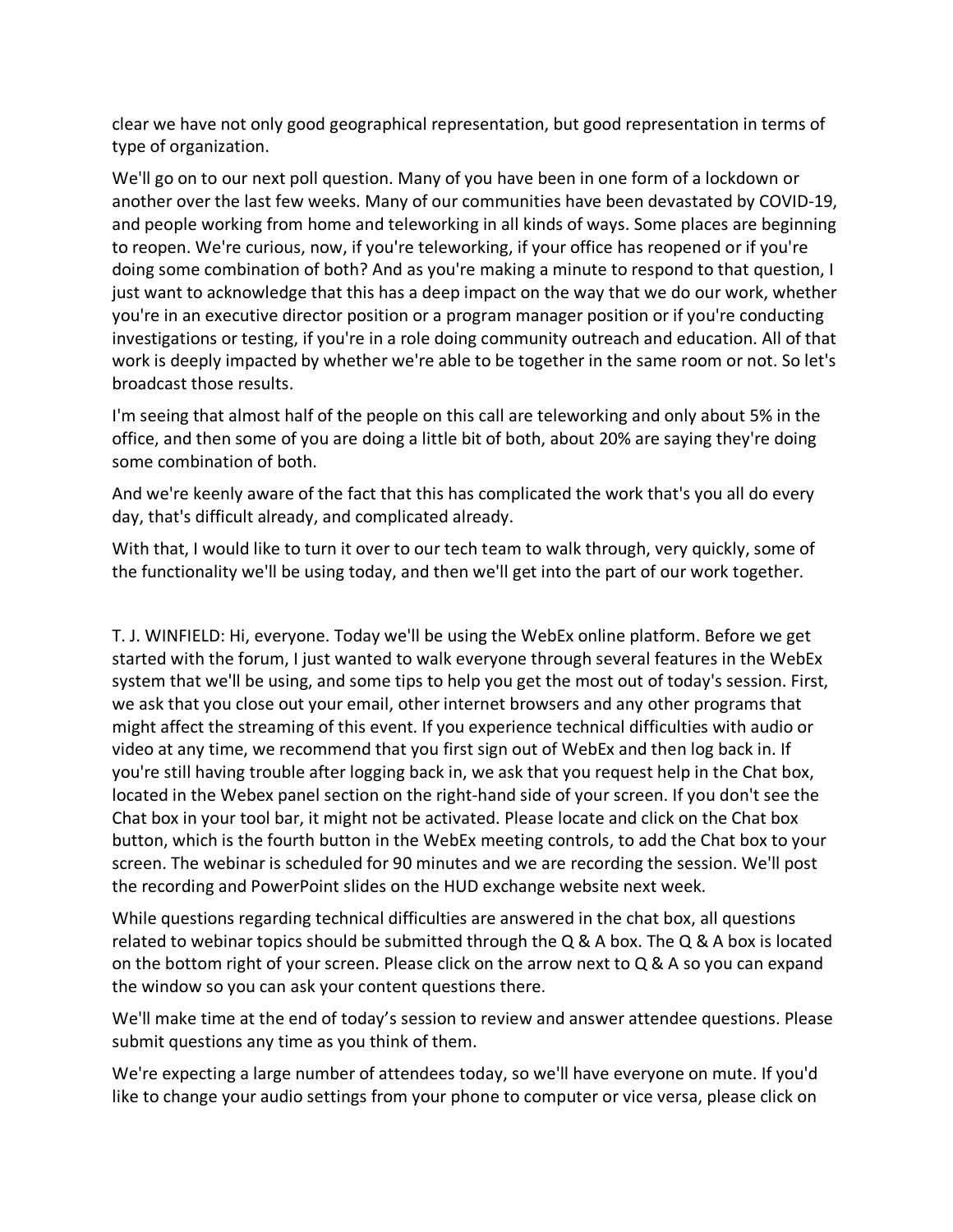communicate button on the top left of your screen, and the click audio connection. From there, you can switch from phone to computer audio. And we do recommend listening to today's session event through your computer. We'll be showing a video later on in the presentation that can only be heard through your computer speakers.

I just wanted to talk about closed captioning as well. We have that made available. To access that, you open the Multimedia Viewer box located on the bottom right of your control panel. If you're using closed captioning, it's recommended that you adjust your font settings to the Sunrise view. This will optimize readability by changing the background to blue and the lettering to yellow. You can choose this setting by clicking on the Themes dropdown, located in the Multimedia Viewer box, and at the same location, you can also adjust the font size as well.

And with that, I'll turn it back to Jeff, who will introduce the rest of our speakers and special guests for today's webinar.

JEFF OLIVET: Thank you, T.J. I appreciate that. And, as TJ said, a lot of what we're trying to do today is get you all engaged in different ways. The agenda is pretty straightforward. We'll have a couple of presenters from HUD who introduce you all to the National Fair Housing Training Academy. We'll have a little time for open forum with you all where we ask a number of questions to try to draw out from you what you're facing right now and what kind of support you'd like going forward. And then our topic of focus today, for the heart of the conversation, is the topic of sexual harassment in housing situations. And then we'll share some resources with you and close out for the day.

This entire forum is scheduled to go for an hour and a half. So we're scheduled to end at 3:30 Eastern time, 12:30 on the West Coast, and I can't do the math for Honolulu or the friends from Hawaii that are here.

The purpose for today is really to focus in on one topic, but we also wanted to frame the session in the larger context of Fair Housing and, from HUD's point of view, their vision for what Fair Housing Training Academy can be in the world. And to get us going, it's my honor to present to you the Assistant Secretary for Fair Housing and Equal Opportunity, Anna Maria Farías. And the Assistant Secretary, in my encounters with her, has been so clear in her passion and dedication to the cause of Fair Housing. Assistant Secretary, the floor is yours.

ANNA MARIA FARÍAS: Thank you very much, Jeff. Good afternoon to those of you on the East Coast, and good morning to those of you on the West Coast, and welcome to those that join us from Hawaii. Once again, thank you, Jeff, for that introduction and thanks for agreeing to emcee the first of two national trainings webinars we're having on sexual harassment. I would have preferred to welcome each of you in person, but I appreciate being able to still join you in the way that has become the new normal when it comes to conducting events. No doubt these are unprecedented times. This pandemic is unlike anything we have experienced in recent history, and it has been fundamentally changing the way we live our daily lives. And while most of the nation's attention has been on how COVID-19 is threatening our health, it also is important on how the pandemic is already affecting and will continue to affect housing choices in the weeks and months ahead.

When the pandemic first began, we knew it would be possible for the Fair Housing and Civil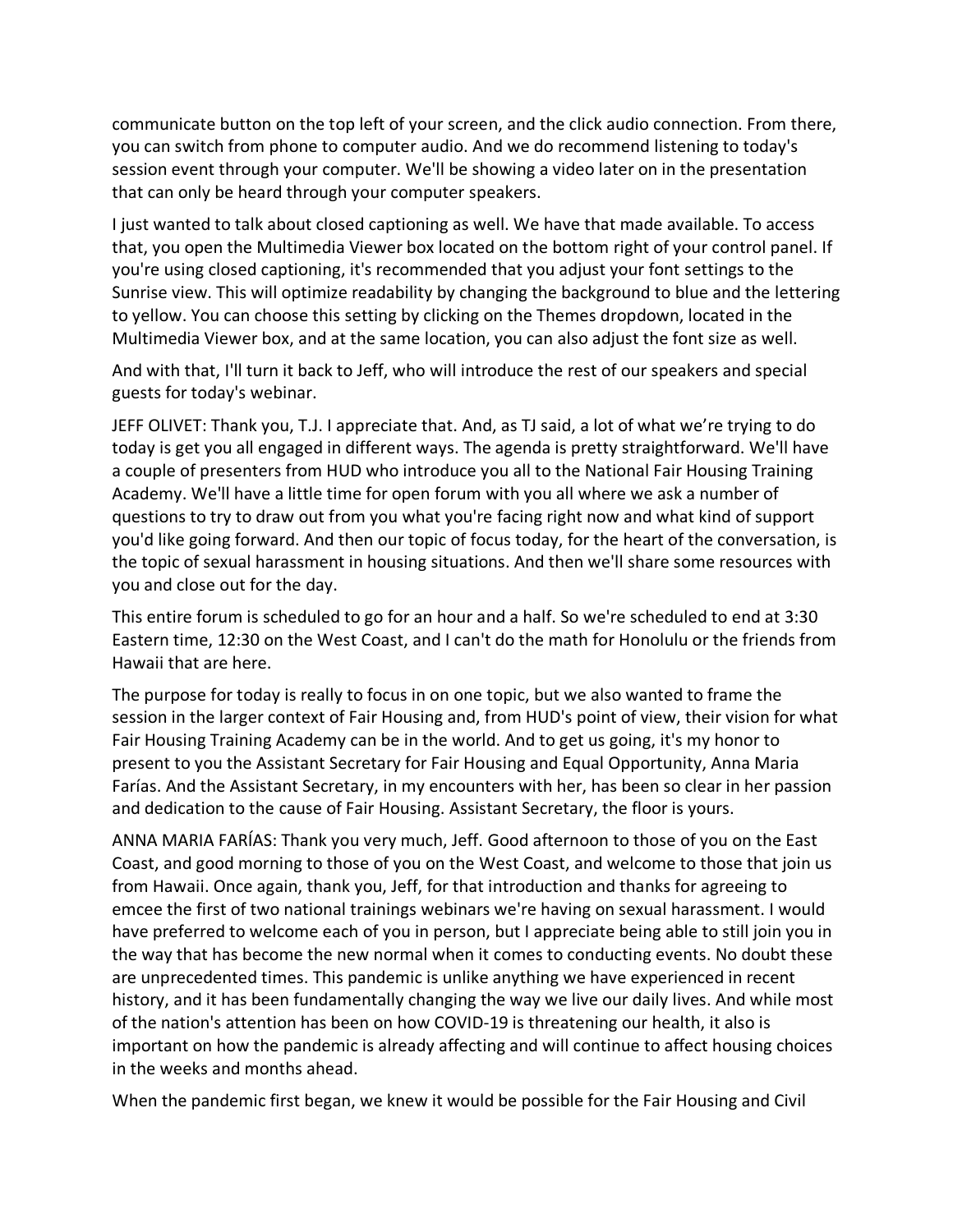Rights of certain individuals to be violated—particularly on the basis of race, national origin, and disability.

But now that we're three months into it, we also are seeing numerous cases involving women being sexually harassed in the place they call home.

Earlier this month, we charged the owner and manager of a co-operative in Davenport, Iowa for discrimination for allegedly sexually harassing a female tenant by making inappropriate gestures and comments, and entering her apartment without permission.

In late March, we approved a conciliation agreement between a group of California Housing providers, and our own FHIP partner, the Greater Napa Valley Fair Housing Center, resolving allegations that the onsite manager for one of their properties sexually harassed a female resident.

Earlier that same month, we approved a reconciliation agreement requiring the owners and manager of a Bakersfield complex to pay \$14,500 to seven female residents to settle allegations of sexual harassment.

And in addition to the cases we've handled, we're seeing numerous stories in the media about women being subjected to sexual proposition in exchange for reduced rent or being allowed to remain in their homes, the very shelter that is critical for staying safe under COVID-19.

That's why the sexual harassment forums we're conducting are so relevant and timely. And it's where the efforts of our partners in addressing sexual harassment, are FHIPs and FHAPs like you, as well as the National Fair Housing Alliance, and the Department of Justice, are so important.

And I can't think of a better vehicle for providing the training you'll need to take on today's Fair Housing challenges, than the National Fair Housing Training Academy. And I especially wanted to thank Melody Taylor from Region 3 for the incredible work that she has been doing in addition to being a regional director.

Not only will the academy prepare the housing advocates—lawyers, investigators, and other stakeholders—on the most effective way to address discriminatory housing policies and practices, it will also play a central role in providing information and instruction that will advance the letter and spirit of the Fair Housing Act.

At the time we announced the new creation of the Academy, Secretary Carson said HUD is reaffirming our commitment to creating equal housing opportunities for every American, so that current and future generations of young people have the tools they need to combat housing discrimination.

And today marks an important first step towards that reality.

It is also particularly fitting that the focus of the Academy's first two forums be on sexual harassment. Something Secretary Carson has spoken about, seeing first-hand when he saw his single mother being harassed, as a youth, as a young girl, I witnessed my mother, also a single mother, being sexually harassed.

Both Secretary Carson and I were very blessed that our single mothers were very strong women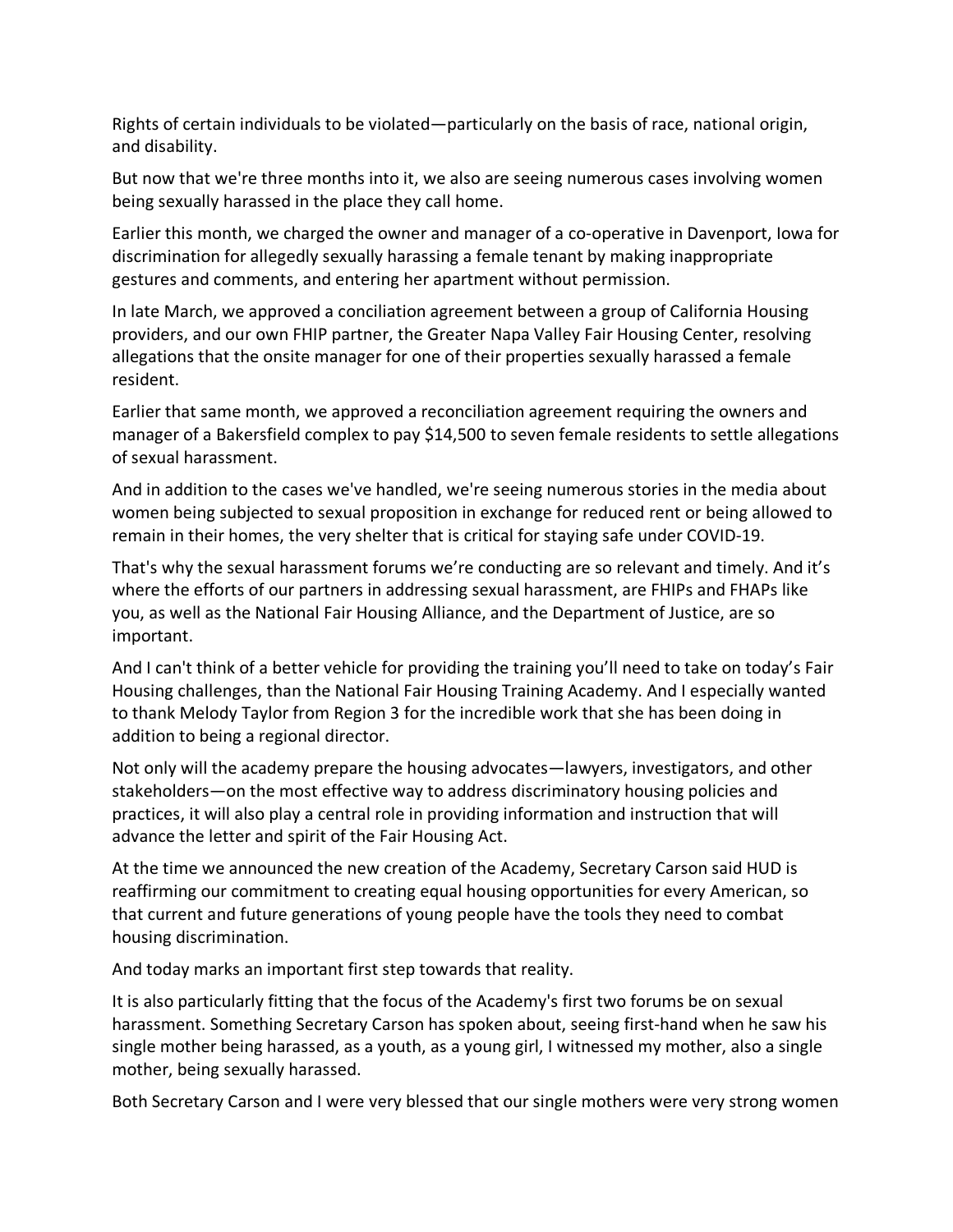and fought back, and their attitude was "No means no." No one should have to endure this degrading treatment in order to keep a roof over their head, and we look forward to working through the Academy and the partnerships I mentioned to investigate and hopefully prevent this type of discrimination from occurring.

And on July  $9<sup>th</sup>$ , we will be hosting a second webinar regarding addressing sexual harassment in housing, so I invite you to join us again for that.

On the July 9<sup>th</sup>, we will be able to give you more information about how, through Melody Taylor in Region 3, we received a complaint on April of this year, in May, and actually in June, and before the end of June, it will actually become a Secretary-initiated complaint. In other words, in two and a half weeks, we will let those people know that what they're doing is absolutely not acceptable.

Finally, I want to thank our partners and staff who were instrumental in making today's forum happen. Again, thank you for taking time to join us for what I know will be an interesting and informative webinar. Continue doing the good things you're doing, and I look forward to working with you, and throughout the Academy to inspire future generations to become civil rights practitioners.

And now, I want to turn this over to David Enzel, our HUD deputy Assistant Secretary for enforcement programs, who will speak about the importance of building the capacity of FHIPs and FHAPs to conduct timely, thorough, and comprehensive investigation. David? You're on.

DAVID ENZEL: Thank you, very much, Assistant Secretary, and I want to thank everyone who's on this webinar today for being here. Our level of excitement at HUD Fair Housing about the launch of the National Fair Housing Training Academy is through the roof. We're so pleased that Congress appropriated money, and that Secretary Carson and our Assistant Secretary have supported us in this effort. Our goal is to help our partners—Fair Housing Assistance Program agencies, and Fair Housing Initiative Program agencies—to do a better job in enforcing the Federal Fair Housing law. We've got a wonderful faculty here for you today. I want to thank Lisa Rice of the Fair Housing Alliance for participating with us today. There's no better expert on this topic than Lisa. Early on, when we started working on this, I reached out to the U.S. Department of Justice, and they said, "How can they help?" HUD's Office of General Counsel jumped in, and of course, our own Fair Housing staff. In future sessions, you'll see participants from Fair Housing Assistance Program agencies as well. We want this to be a true partnership.

We are, as the Assistant Secretary mentioned, we're dealing with remote learning at this point. And we are learning how best to provide the support we can to you without being able to meet with you in person.

We are very open to your ideas, your constructive criticism, future sessions that you think we should have, and additional topics. If you have ideas, you can e-mail them to me, and I will follow up.

We've got lots and lots of great ideas about future topics and training events, and we want to do this in a best way possible, and we're interested in hearing what's an appropriate session length, what topics do you want to hear. If you think you'd be a great speaker or if you know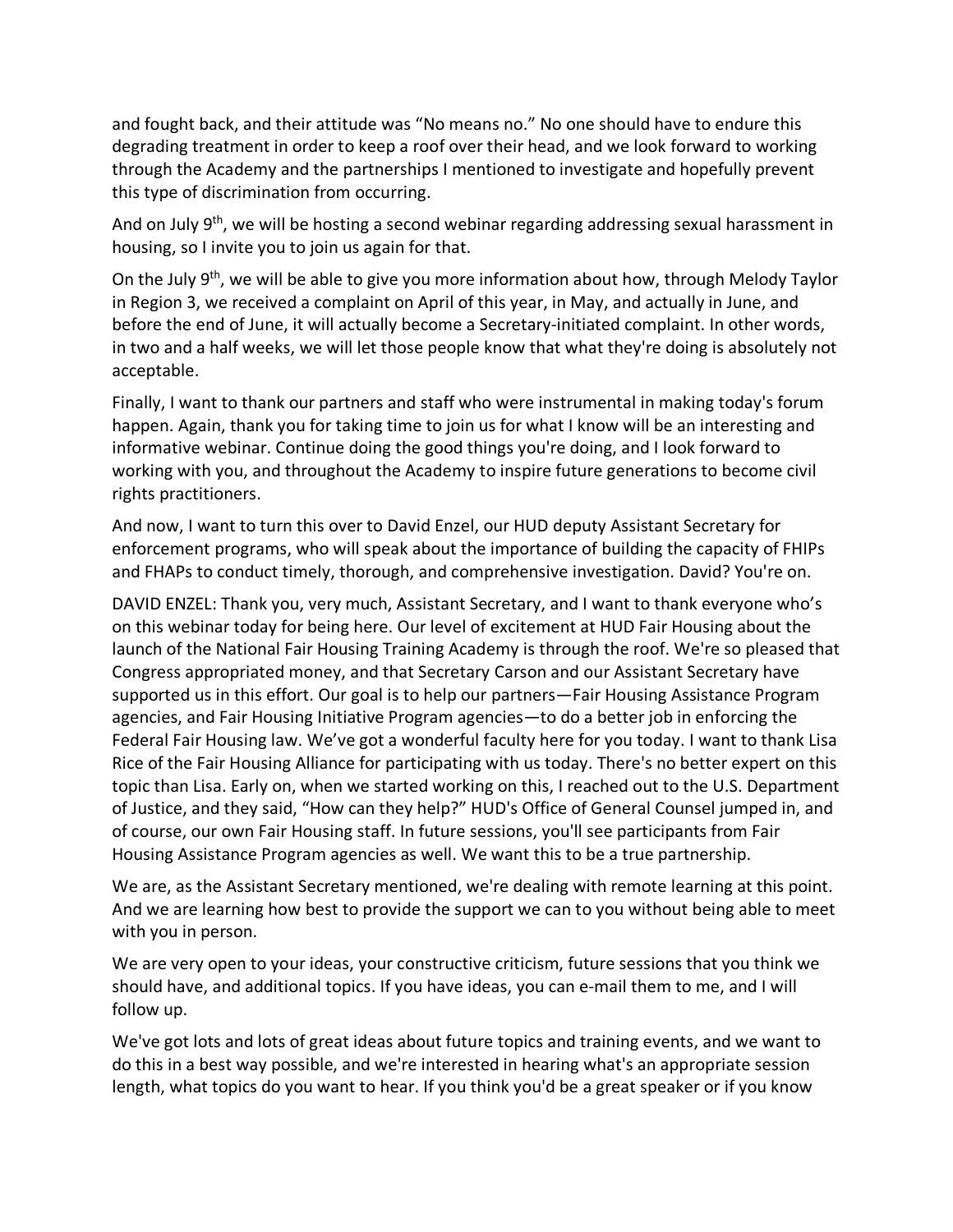somebody who would be a great speaker, please let us know that, and bring that to our attention.

We originally hoped, with the Assistant Secretary, we'd be able to do this kickoff event as a live event, but that's just no longer possible, and we don't know when it will be possible. So you can expect future events to be made available online, in many different— in a variety of different formats.

And I want to underscore what the Assistant Secretary also said about Melody Taylor. She really worked tirelessly. She's our FHEO director in Philadelphia, and she took this on as an additional responsibility and has worked tirelessly to make this event come to fruition, and we're so pleased and excited and we just want to continue our partnership with our partners in both the FHIP and the FHAP programs.

So thank you. Thank you very much for being here. We look forward to working with you in the months and years ahead. Thank you.

JEFF OLIVET: Thank you very much, Deputy Assistant Secretary, and to the Assistant Secretary, too, for framing this conversation in such an important way and kind of a big-picture visionary way.

I'd like to invite you all, the participants, and we have several hundred of you on the forum right now, I'd like to invite you to be involved in a couple of different ways. The way we're going to do this right now is to invite you to respond to some poll questions, like we were at the beginning, asking you kind of where you're from and who you're representing. Now we'd like to get more into the heart of the matter. Has your agency ever received sexual harassment complaints? Yes, no, or not applicable? Depending on where you are. We just want to get a sense of how many of you are dealing with, or have dealt with, sexual harassment complaints in the agency in which you operate.

And we'll just give folks a few more seconds to answer that question. That should be a pretty straightforward one. And we'll go ahead and publish the results. I know we'll kind of move through some of these quickly. Let's go ahead and close that out, T.J. And a number of you, it looks like, didn't get a chance to respond yet, but about half of you did. And half of you said, yes, you have received sexual harassment complaints. Only 3% of you said no, so the vast majority of those who answered certainly have received sexual harassment complaints in their work.

Now, let's dig into the moment of time in which we find ourselves, and ask the question: in the context of COVID-19 pandemic, has your agency seen an uptick in reported complaints of sexual harassment since the COVID-19 pandemic was declared on March 11th? And I do have to admit, I'm afraid, that my birthday is March 11th. I don't think that was the cause of the shutdown across the country, but it certainly coincided. I've had a very long extended time in my house with my partner and kids over the last three months. I guess that's my birthday present to myself.

Has your agency seen an uptick in reported complaints of sexual harassment since the pandemic was declared? And let's go ahead and see those results, T.J. and Lauren.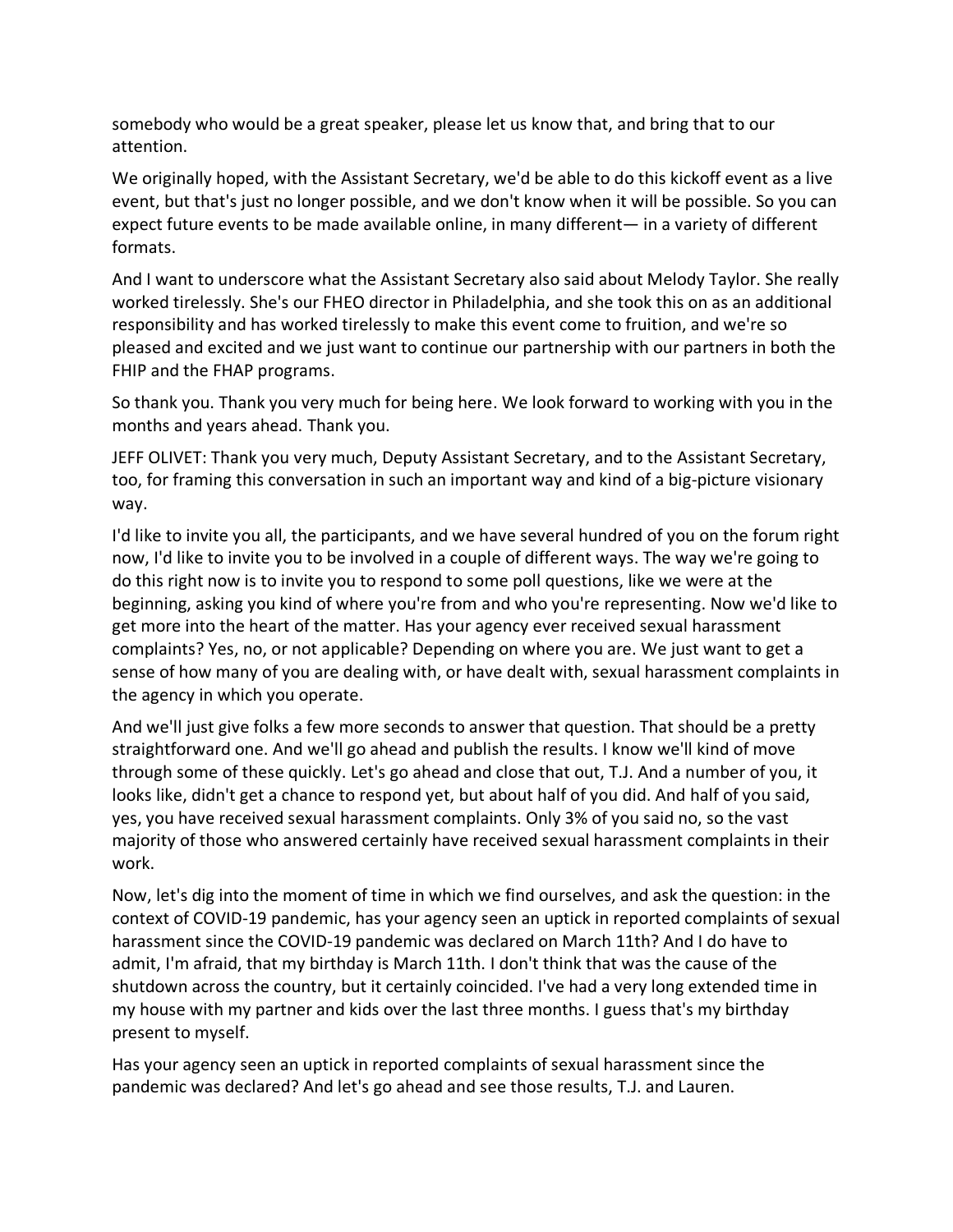This is interesting. So this came in as a little bit of a mix. 8% of you said yes, you have. 33% said no. We don't know from that question whether that means you were already receiving a lot of complaints and it stayed steady, or whether you haven't seen that much of a change. 7% said it's not applicable. And about half of you did not have a chance to answer that question.

So that gives us a sense, just of what you're seeing and what you're hearing, in your own communities, and our hope is that that cues up the next conversation that we're going to have.

And you've already heard high praise for Melody Taylor. I'm going to turn this over to Melody here in just a minute. I will invite our panelists to join on web cam now, and when Melody comes, you can unmute your lines, as well.

The conversation for the bulk of the forum today is on sexual harassment in housing situations. Before turning it to Melody, I'll just very quickly introduce our panelists: Lynn Grosso, with HUD Fair Housing and Equal Opportunity Office; Kathleen Pennington with HUD's Office of General Counsel, Lisa Rice—whom you've also heard high praise about—with the National Fair Housing Alliance; and Megan Whyte de Vasquez, with the Department of Justice. And Melody will guide this group, through a variety of questions and comments. We'll be offering a you chance to offer your own questions in the Q & A function.

I will just say the biographies of Melody and this group of panelists, as well as the Assistant Secretary and Deputy Assistant Secretary, are all available on the HUD exchange. So if you want to know more about the folks who are presenting, you can find out about them on the National Fair Housing Training Academy page on HUD Exchange.

And with that, I'll turn it over to Melody to get us going.

MELODY TAYLOR: Great. Thank you, Jeff. Thank you, David and Assistant Secretary Anna Maria. I'd be remiss in saying that this was a solo event. I've had great support from a cast of folks. In particular, Nathan Roth, who is not visible on the camera, has been a great support in being able to pull this off, along with Cloudburst and other parties. So thank you so much. We're really excited to see 575 people as part of this web cam, and really excited to be able to introduce this two-part series of sexual harassment.

As many of you know, and as the Assistant Secretary just stated, she pioneered sexual harassment as an initiative for the past two years, and now more than ever, as a result of the pandemic, as a department, and in collaboration with our partners, we must raise awareness.

For today's webinar, we have a very well-rounded and seasoned team of panelists that will share their knowledge and expertise, to help those, our FHIP and FHAP partners, who are on this call, to further the initiative.

So I'd like to reintroduce the panel just a bit. We're going to have Lynn, who is the director of HUD's office of enforcement, and Kathleen Pennington who is our assistant general counsel of Fair Housing in the Enforcement Division. And Megan Whyte de Vasquez, who is the trial attorney with DOJ's housing and federal enforcement section and, last but not least, obviously Lisa Rice, who's with out National Fair Housing Alliance who will give voice to our partners.

We're going to operate this web cast a bit informally. Like we said, and as it's entitled, this is a conversation on sexual harassment. So we want to be able to engage you with questions that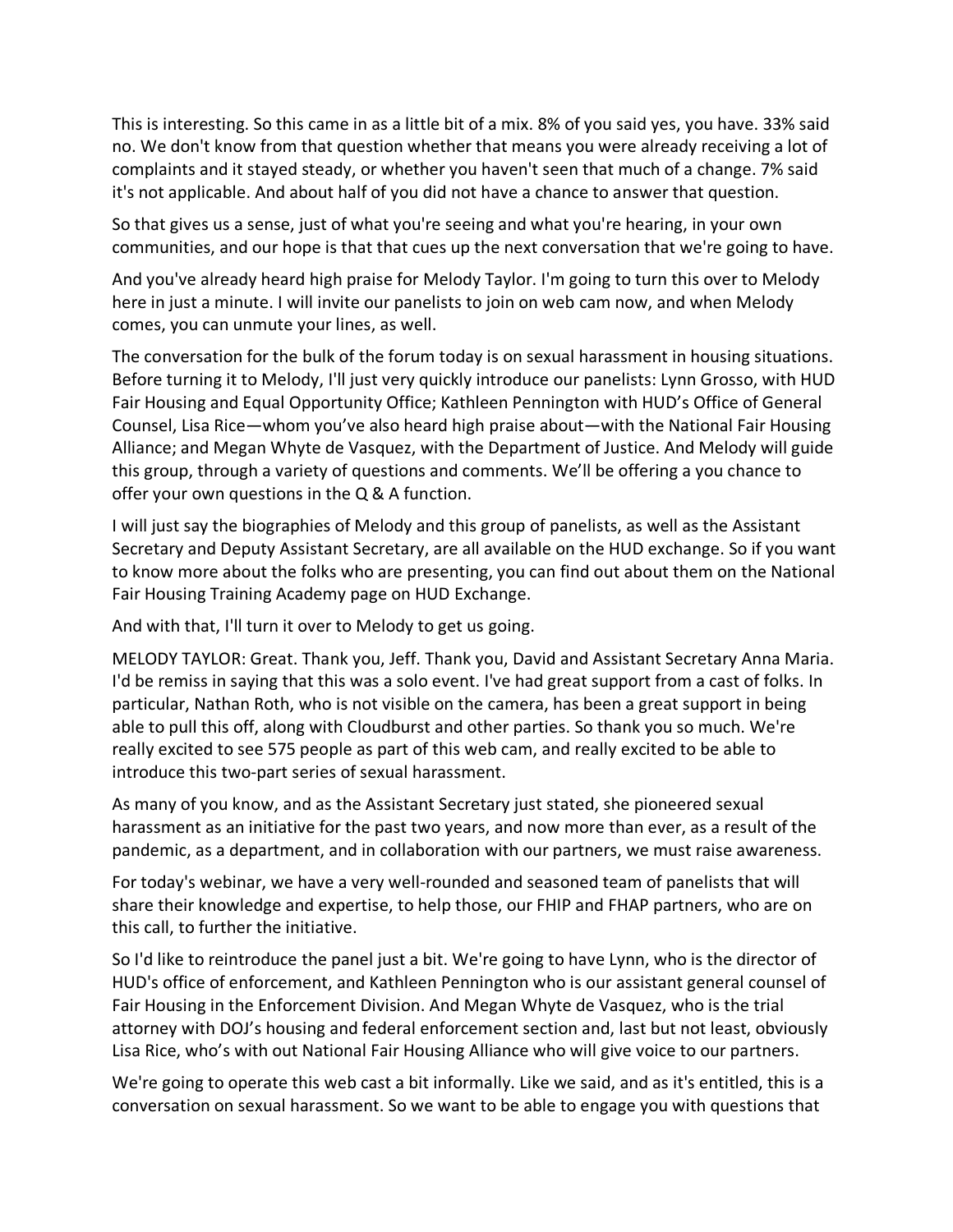we've devised that will help give a deeper dive or a different perspective from our varied panel on sexual harassment. So I'm going to ask our panelists a series of questions in which they'll respond to, and at the end of the session, it will give you an opportunity to ask questions as well. Our first question is what constitutes sexual harassment under the Fair Housing Act? Lynn, could you respond to that?

LYNN GROSSO: Sure. Hi, Melody. Nice to see you. Nice to hear from you. I just see so many of our FHIPs and FHAPs in the audience, and my HUD colleagues. I just want to let you know that my line is breaking in and out on the audio. So, if for some reason I'm nonresponsive, I just want you to know that.

So as far as sexual harassment, of course, the theme of this discussion, sexual harassment is a form of discrimination on the basis of sex, under the Fair Housing Act. And in 2016, we promulgated a detailed harassment rule that gave greater clarification to how HUD analyzes these types of cases.

But there are two primary different types of sexual harassment cases. The first type is quid pro quo discrimination, which occurs when a housing provider requires a person to submit to an unwelcome request for a housing-related benefit.

The other type of discrimination—sexual harassment discrimination—is hostile environment discrimination. And that occurs when a housing provider subjects a person to severe or pervasive unwelcome conduct, which interferes with housing.

And one very important theme as we do these investigations and analyze these cases is how HUD will interpret what is "severe" or "pervasive" conduct. It's very important that we use the perspective of a reasonable person in the aggrieved person's shoes. So that really is how we look at, and how we are informed with, what is severe, pervasive and unwelcome, in both types of discrimination.

MELODY TAYLOR: Great. Thanks, Lynn. For the second question, we have for our panelists is who is most vulnerable to sexual harassment in housing situations? Lisa, could you respond to that.

LISA RICE: Hi, Melody. Of course, I'm happy to. And first, I want to just express how deeply humbled I am and grateful I am to be participating in this discussion with my esteemed colleagues, both at HUD and the Department of Justice. I'm so grateful to Secretary Carson and Assistant Secretary Farías and David Enzel for elevating this issue and making sexual harassment a priority at HUD. Melody, I have to give you a shout out. I mean, your commitment to Fair Housing has always shown through, and we're so grateful to have you all in our staff organizations as partners in this battle, this fight, to tackle and address sexual harassment.

There are many segments of our population in our community who are vulnerable to sexual harassment. These people, especially women, because most of the folks who experience sexual harassment are women—people who cannot pay their rent now, particularly because they're not working, or because their income has decreased due to the COVID-19 pandemic and economic crisis, are more vulnerable. We're also seeing that since the pandemic hit, that people who have to stay at home, because folks have to shelter in place, they're at home more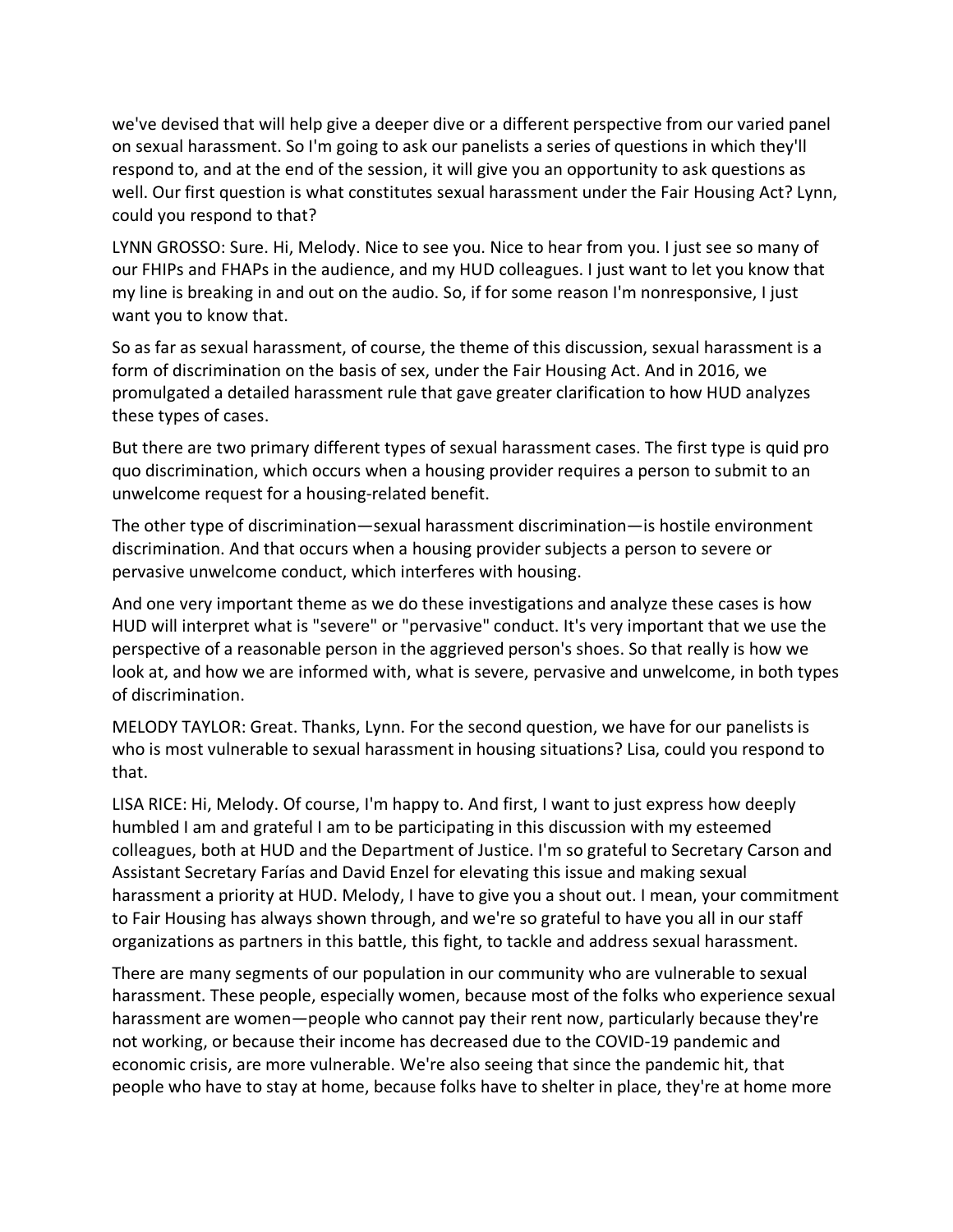now, and unfortunately, it sets up an arrangement, a situation, where they are more accessible to landlords or repair personnel who might prey upon them.

We have seen—we did our own polling among private Fair Housing organizations—and we saw that 13% of our private Fair Housing organizations have seen an uptick in sexual harassment complaints since the COVID-19 pandemic was declared.

And 18% of our private Fair Housing groups have seen an uptick in domestic violence complaints.

So COVID-19 is definitely having an impact here.

Also, tenants with lower income who cannot easily move, they don't have that accessibility, in large part because of the affordable housing crisis, the affordable housing crisis has really exacerbated issues of housing instability for people. Of course, we know that housing instability can lead to eviction. Eviction, of course, leads to a blemished record. So the fewer options that a person has, the more susceptible they are to sexual harassment.

People who access credit outside of the financial mainstream are also at undue risk, because they are credit invisible. Or they have an artificially deflated credit score, and since landlords are increasingly relying on credit scores, people who lack them are more susceptible to abuse and harassment.

People who may be less inclined, for cultural reasons or for other reasons, to tell others that they are being harassed or to file a complaint are also endangered.

We often see that sexual harassment occurs when the predator is taking advantage of someone's vulnerability. The people who are undocumented also fall into this category.

And the last point I'll make, Melody, is that sexual harassment doesn't just happen to women. It sometimes happens to men, as well. Cis population and non-Cis population. Sexual harassment can be perpetuated by persons of any gender identity upon persons of any gender identity. And we should keep that in mind, as people are coming to us and seeking assistance.

MELODY TAYLOR: Thank you, Lisa. I think it's important that you raised a couple of very key issues: access, credit invisible. I think that's something that's not been widely discussed or shared among Fair Housing partners as a conversation. And I'm adding a question to this—sorry for the impromptu--but could you do a deeper dive, into that please? Just to give light to that issue?

LISA RICE: Absolutely. The landlords are increasingly relying on technology in order to establish, A. eligibility for housing; and B. pricing for housing. So they're relying on utilities, like a tenant screening devices, and credit scoring algorithms, in order to determine whether or not they're going to rent to a person, and how much they're going— how much rent they're going to charge to a person. It's called risk-based pricing.

And so unfortunately, lower-income population—and also communities of color: women, single female-headed households—these are groups that tend to disproportionately access credit outside of the financial mainstream. So accessing credit from a payday lender or a check casher or buy-here-pay-here lender, so some other kind of subprime lender.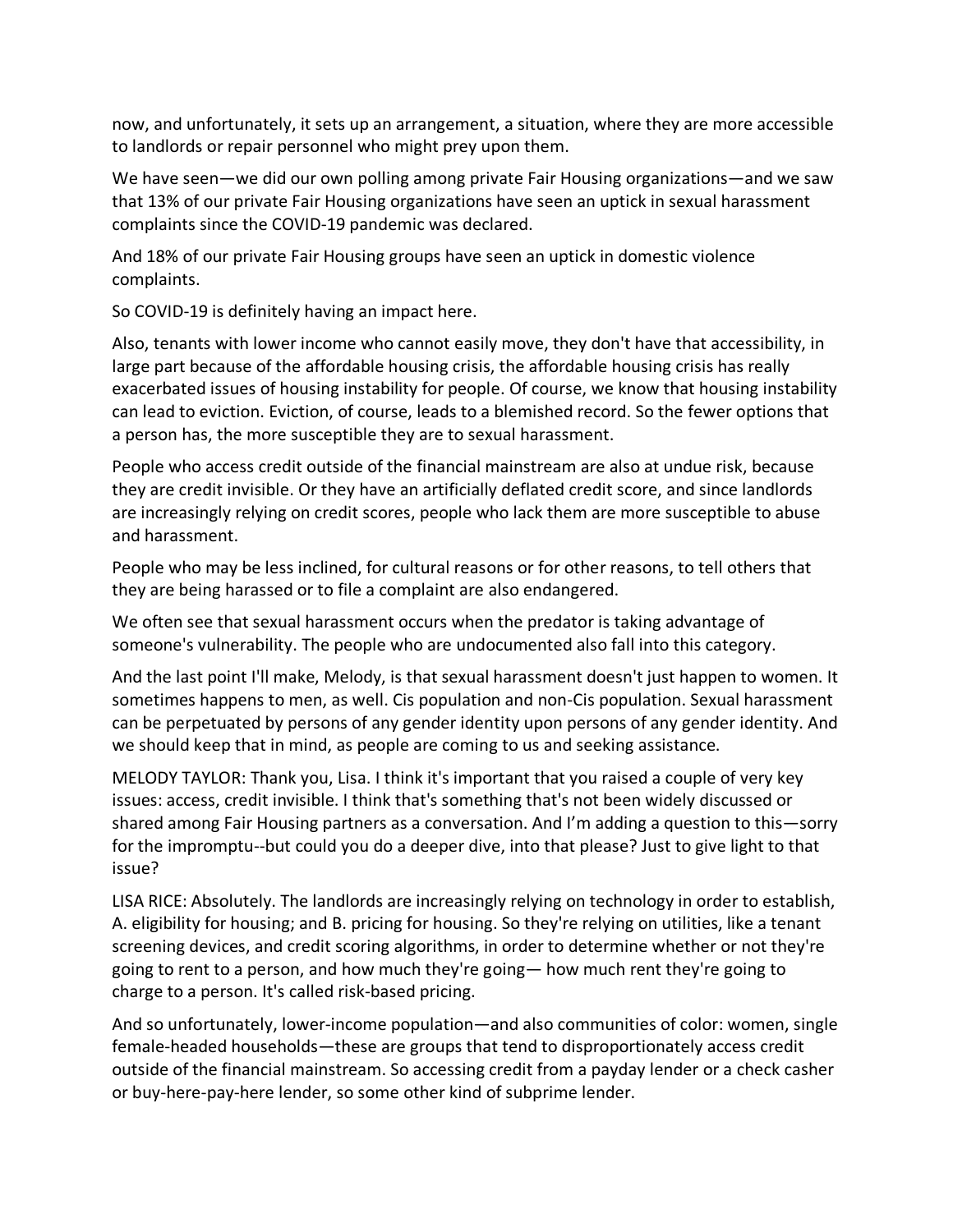And we saw this in the lead up to the financial crisis, right? Where women—in particular, African Americans and Latinos—disproportionately were even accessing mortgage loans from subprime lenders. Subprime lenders don't report your timely payment to the credit repositories. So even though your accessing credit, it's outside of the financial mainstream. It's not with a bank or a depository institution, which means you have a higher likelihood of being credit invisible.

It doesn't mean you don't pay your obligations on time. It just means that you're more likely to be credit invisible.

And so if you're credit invisible, that now diminishes the options that you have, because it's reduced the pool of landlords who are willing to rent to you.

And that's where we see landlords taking advantage of people. You know? Telling people, "You don't have a credit score." Right? Or "You have a low credit score."

So the number of people who are going to be willing to rent to you is diminished. You don't have that many options or opportunities. And we see unscrupulous landlords taking advantage of those kinds of situations.

MELODY TAYLOR: Great. Thank you.

So we've talked about the definition and Lisa has cued up for us who are the most vulnerable populations as relates to sexual harassment in housing.

And now we're going to hear from other panelists who are going to talk to us about some of the landmark cases that have happened under sexual harassment. So the question is, can you provide examples of a few key cases, the allegations involved, and positive outcomes that occurred as a result? I'm going to ask Kathleen Pennington from our Office of General Counsel to share that with us.

KATHLEEN PENNINGTON: Hi, Melody. Thank you. Lisa, that was really great to hear. Sad, obviously, but really interesting to have that background. I think people appreciate that. I know I do. I'm really honored and appreciative very much of this opportunity to participate in this event and in the rollout of the new training academy. And it was nice to hear Jeff going through the participants and sort of give us an idea of where they were from, and how they're all over the country, and coming from FHIPs and FHAPs, different organizations, legal aid. It was really nice to hear that. I always appreciate being amongst people who really care about civil rights. So I'm happy to be here today. So first, I was going to talk about the very first sexual harassment case under the Fair Housing Act. That was a case called Shellhammer versus Llewellyn. It was back in 1983 that the decision actually came out. The one that's on the PowerPoint is an appeal of the decision, but it was recognized first by the district court in 1983. And you know, it seems like a really long time ago, and you wouldn't think we'd still have all of these cases coming forward, but we do. Obviously, people didn't get the message back in '83. So what the case involved was the landlord asked Mrs. Shellhammer to pose nude for him, and on a later occasion he asked her to have sex with him. She refused and then he evicted her and her husband. And you know, we hear this all the time, the same kind of fact pattern. But what the court did, because they hadn't really thought about sexual harassment in housing, they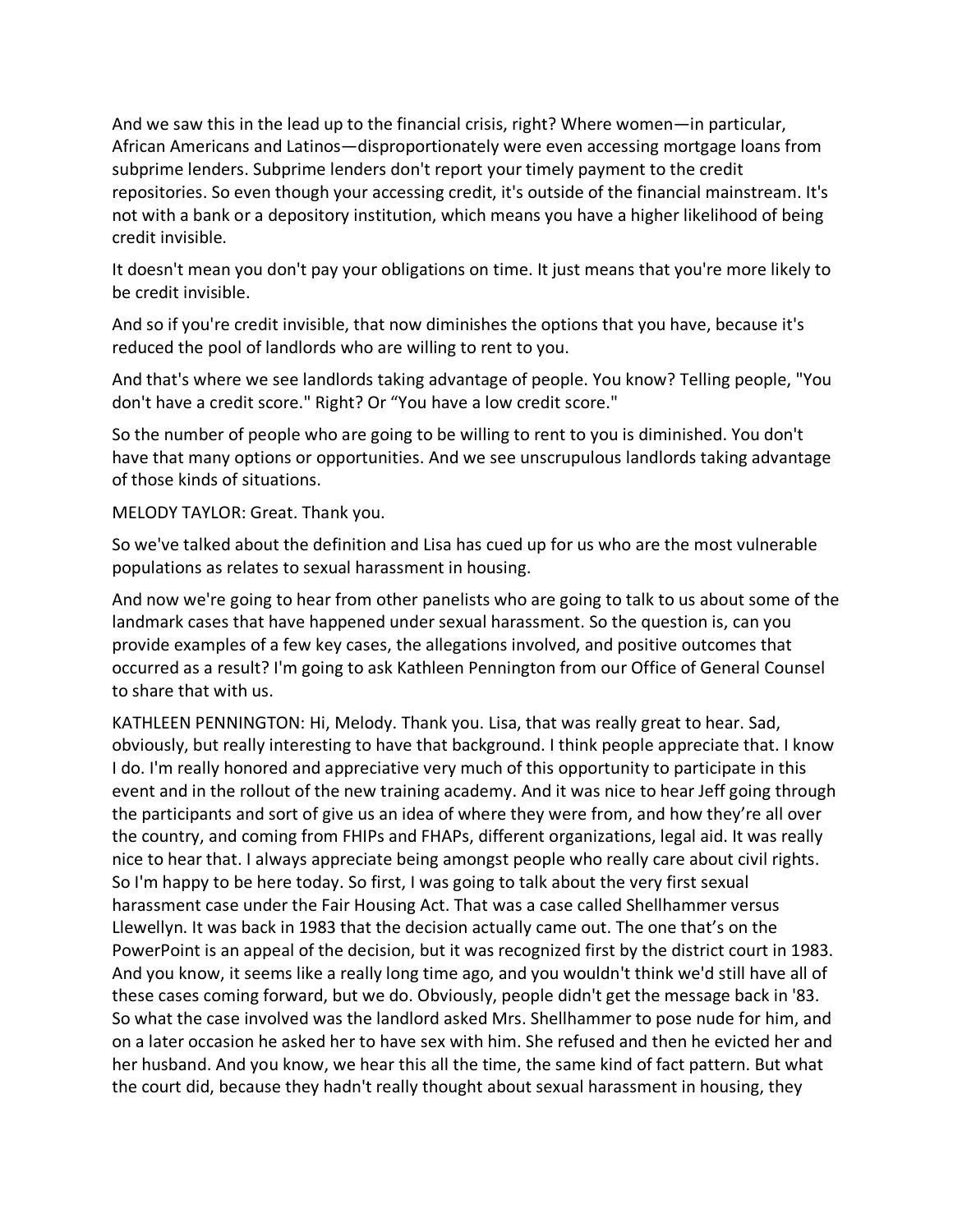looked to Title VII precedent back then. Title VII had already recognized types of sexual harassment, or other types of harassment, I should say—it's not just limited to sexual harassment—but they recognized quid pro quo and hostile environment harassment under Title VII. The court in Shellhammer incorporated that into the Fair Housing Act. And since then, we still use those same methods of proving sexual harassment in housing.

So in that particular case, the judge found only there was a quid pro quo harassment because he had conditioned their continued residency on Mrs. Shellhammer's acquiescence to posing nude and having sex with him.

So, yeah, it's been 37 years, and, you know, we still get these cases all the time. You heard the Assistant Secretary talk about some of them just before, some of the more recent cases that we've charged or settled at HUD, and, you know, it's really sort of never-ending, unfortunately. So hopefully, one of the things that we can do through these sessions is to maybe help make a difference and get that kind of reduced, hopefully, or eliminated.

So I was going to talk about one other case. As you probably know, we work pretty closely with the Department of Justice on our cases. Oftentimes, we at HUD get the complaint, we investigate them, and then they might elect to go over to the Department of Justice. One of the cases that I was going to talk about, that was a collaborative effort during our two agencies, was the Housing Authority of Kansas City case, which you probably heard about because the facts were a little bit more unusual; although, I've seen this fact pattern more than once, so maybe not that unusual.

But HUD received a complaint from two women, who had matters that had been appealed to a hearing officer in the—at the Kansas City Housing Authority. One woman was appealing some fees that had been—fees that she had to—fines she had to pay. The other one was appealing a denial of housing.

So both of them, both of the appeals, went to the same hearing officer. The hearing officer, we later learned, had sort of a history of sexually harassing women whose appeals he was hearing.

So when the resident came in to meet with him on her appeal, he made sexually explicit remarks, showed pornography, and exposed himself. And when the resident went in, he made sexually explicit comments to her, exposed himself, and masturbated in front of her.

So both of these women filed a complaint with HUD, and the investigator at HUD did really a fabulous job of investigating, and nailing down the facts. And during the investigation he admitted he made sexually explicit remarks to these women, and to other women, so they weren't the only victims.

So HUD filed a charge, and then the case elected and DOJ too the case. And I'm going to pass it onto Megan, who is going to talk about what happened afterwards.

MEGAN WHYTE de VASQUEZ: All right. After the election, the case came to the Department of Justice. That means the case was going to be resolved in federal court. So the Department of Justice filed the lawsuit in the name of the United States on behalf of the individuals who had filed the complaint. We later amended the complaint to add a pattern or practice claim, because it became clear that this was a pattern or practice. It was not just involving these two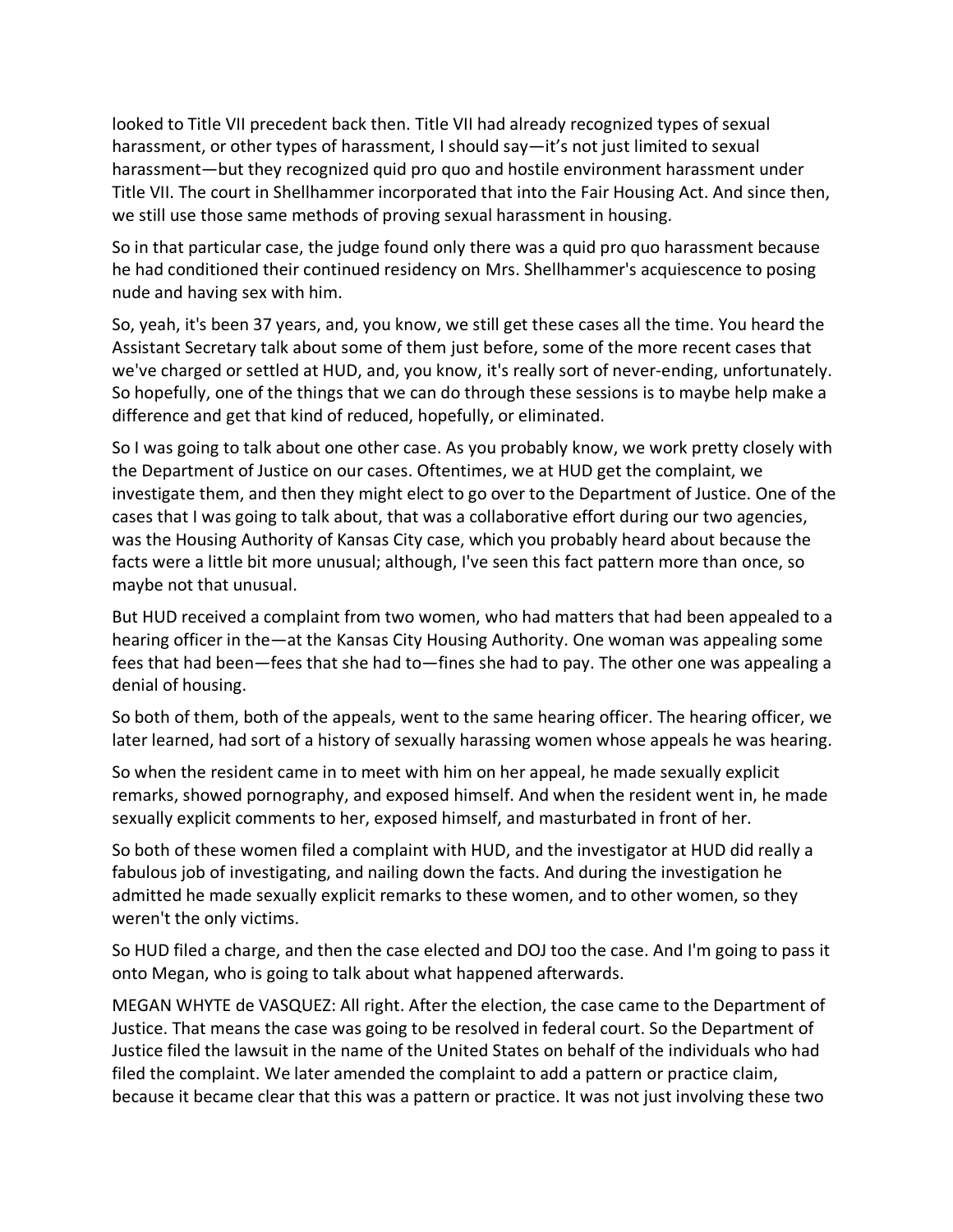individuals. And we also added two additional defendants. One was a property manager, and one was the director of housing management, because they also had allegedly engaged in sexual harassment. So our amended complaint alleged that the hearing officer, as Kathy said, gave housing to people, appealing their denials, dismissed fines and fees the residents owed to the Housing Authority, but in order to do that, he would show them his genitals, show them pornography, ask them sexual questions, things like that. The complaint alleged that the property manager asked tenants for sex in change for getting into politic housing or for getting a housing transfer, and it also alleged the housing manager evicted residents who rejected his sexual advances.

So after the litigation, that lawsuit was settled for \$360,000 and fourteen women were complicated. So that's the two women who had originally filed complaints with HUD, as well as 12 additional women. The defendants had to pay a civil penalty on top of that to the U.S. treasury. The settlement agreement also placed a lot of requirements on the individual defendants, as well as on the Housing Authority itself.

So for the individual defendants, there were limits on managing rental properties. I believe one was not allowed to be involved in residential rental property management at all. The other two could, but with certain limits, and with disclosing to any potential employers that they were subject to the terms of this decree. There were prohibitions on the individuals contacting individual victims in the case, and on even entering properties run by the Housing Authority.

As far as the Housing Authority, it prohibited them from employing these individuals in the future, and also required them to establish a new procedure for appeals hearings.

So there are, as Kathy mentioned, many cases that HUD investigates and charges, and then they come over to the Department of Justice and we're able to take them through the federal court process.

As I'm sure you all know, private individuals have a right, also, to file in federal court. So I'm going to talk about two other cases involving Waterbury. One is CNY Fair Housing and one is United States versus Waterbury, where there was both a private lawsuit and a Department of Justice lawsuit.

So in 2017, six women and a local Fair Housing organization, CNY Fair Housing, filed a private lawsuit in federal court alleging that the landlord in the Oswego New York area had engaged in quid pro quo sexual harassment of tenants and that landlord both owned and managed property. Shortly after that, the DOJ name also filed a lawsuit against the same landlord. The DOJ lawsuit does not arise out of a HUD complaint like the Kansas City Kansas Housing Authority one did, but instead out of DOJ's independent pattern of practice authority.

So DOJ's complaint alleged that the landlord had engaged in a pattern of practice of sexual harassment of tenants, and prospective tenants, dating back to at least 1990. So one of the great benefits of the Department of Justice pattern of practice authority is that we can actually bring lawsuits that compensate individuals who have been harassed years back, if we're able to corroborate their claim.

So the Department of Justice's complaint alleged that the landlord demanded or pressured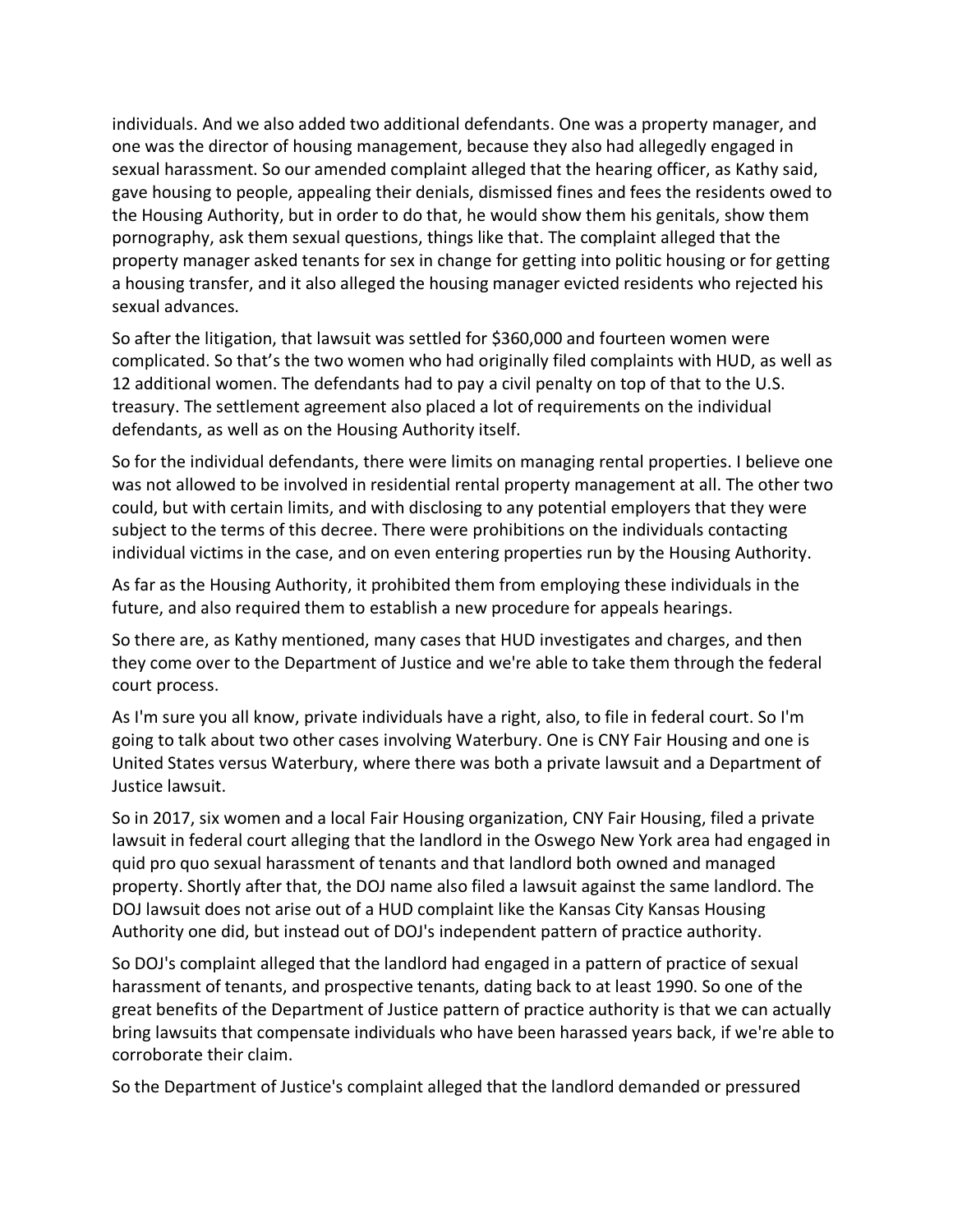women to engage in sex acts with him to obtain housing or to keep housing, that he subjected women to unwelcome sexual contact and groping, that he offered reduced rent or deposit in change for sexual acts. That he refused maintenance servicing or otherwise took adverse housing actions against women who refused his harassments, and that he made unwelcome sexual comments and advances.

So the two lawsuits were resolved around the same time, and between the two lawsuits, the landlord paid around \$850,000 in damages, financial relief, and civil penalties. The private lawsuit compensated 8 women in the Fair Housing organization. DOJ's lawsuit compensated another 17 women, because of our pattern of practice authority and the expanded statute of limitations applicable in DOJ's cases.

So the consent decree in the Department of Justice lawsuit also prohibited the landlord from managing properties going forward, and contained a number of other injunctive relief provisions.

MELODY TAYLOR: Thanks, Megan. I just wanted to share, DOJ has been an outstanding partner for HUD, and I'm probably speaking for FHIPs and FHAPs around the country. They're AUSAs, they're on the ground, they're conducting roundtable discussions, they're working in tandem with the Department to determine whether or not a case is pattern of practice, and how we can work in tandem to conduct investigations, helping us develop strategies. They've been an outstanding partner, and I just encourage you around the country, we have so many people on this call today, to make sure that you're working in tandem with your regional directors, as FHAPs and as FHIPs, consulting with them, to make sure that you have good strategies in place to ensure that we're supporting complainants as they file these cases.

So thank you, Megan.

And just to add another note, these cases are and can be found on our HUD exchange website. So you'll be able to review and pull them down as resource materials to help you in planning out your investigation.

We're also going to be taking a deeper dive into these cases, as well, in our July 9<sup>th</sup> forum, to help you with investigative planning, how to conduct interviews, to think through strategies, as you're investigating these cases, as well.

So we've talked about the definition of, we've identified vulnerable populations. We've also highlighted the relevant cases as it relates to this work. Now, more importantly, we want to talk about resources.

So resources work in tandem with increasing awareness. And as you heard from our Assistant Secretary, DOJ, and NFHTA, each of those entities have invested and committed a substantial amount of resources, human capital, and effort, to ensure that this issue is raised around the country from, you know, agencies such as yours to stakeholders and others. And so I wanted to spend a little bit of time highlighting the resources that we have available.

So the question is what resources are available to educate people about sexual harassment in housing? And then what steps can they take to stop it?

So I'm going to ask each of our panelists to give just a little information on that. I'll start with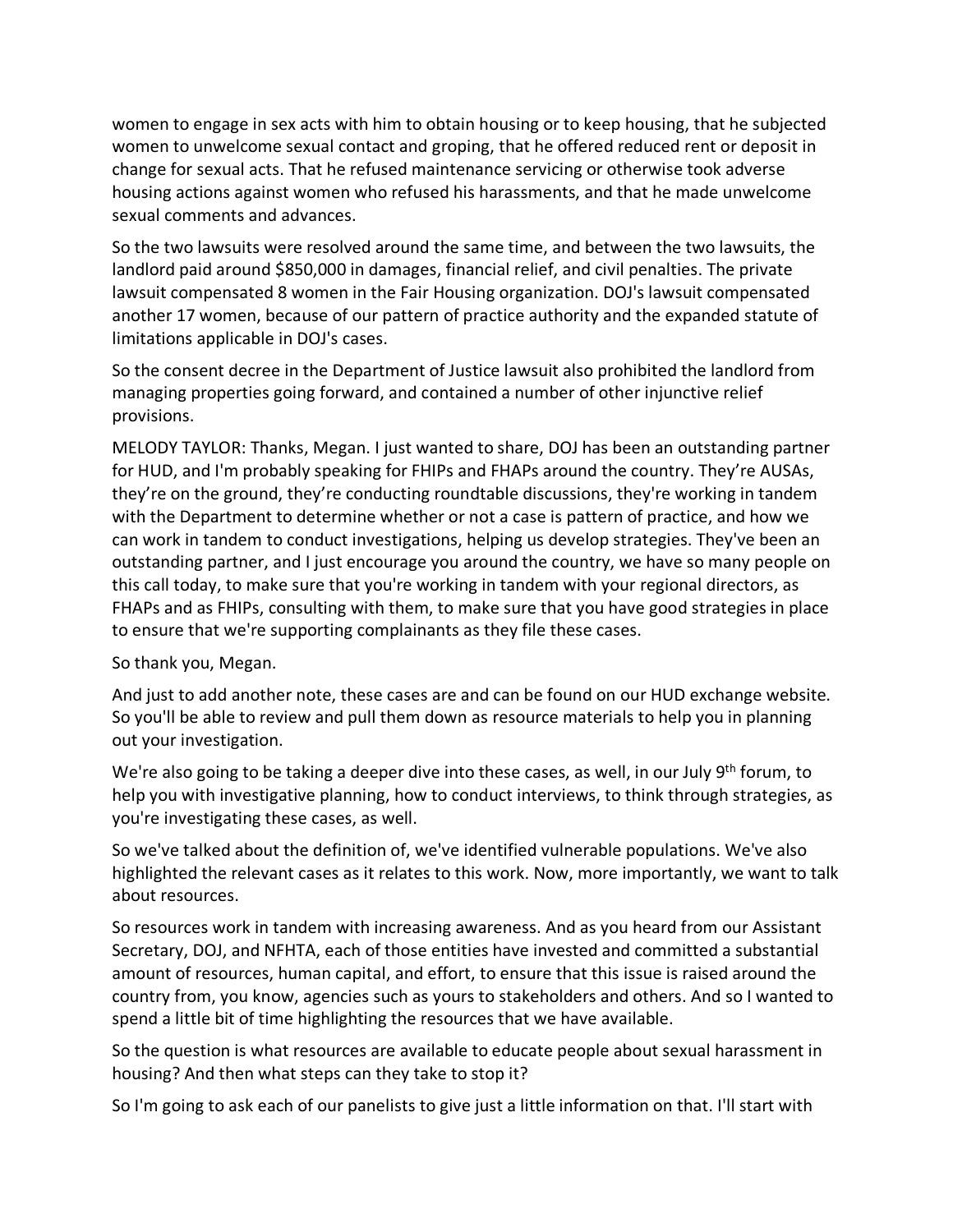you, Kathy.

KATHLEEN PENNINGTON: Thanks, Melody. I wanted to first talk about the regulation that we wrote a few years back on harassment. And I would point out it's harassment, not just sexual harassment. It covers all the protected classes, though.

It's very useful for any situation in which you might have a harassment investigation.

But what it does, it's actually 24 CFR 100.600. I don't think we have that on our PowerPoint, but that's the cite for it.

And we've defined within that regulation what quid pro quo is, what hostile environment is, what—what some of the other factors are that you have to consider in determines whether there's hostile environment, harassment, what the reasonable person standard is that Lynn talked about. It also makes clear that one incident of harassing conduct can be a hostile environment, if it's severe enough.

There's sometimes some, you know, we get some pushback on that sometimes, but the rules are very clear about that.

So I would recommend that you take a look at the rule, if— and we'll get into, I assume, in the next training, in July, into more detail about all of this, but if you are investigating a case, you definitely want to look at the rule. I would also recommend looking at the preamble to the proposed rule and to the final rule, because they kind of help explain what some of the terms are and expand upon what's in the rule itself. And 100.600 is the rule that actually discusses what the types of harassment are, but the prohibitions are sprinkled in further places throughout the rule. For example, there's examples of harassment under the regs that apply to 804(a) of the Fair Housing Act, which is to deny housing. So take a look at the regs, take a look at the preamble. I think you'll find it very helpful.

The second resource that I wanted to let people now about, another big HUD initiative that we did in conjunction with the Department of Justice—Megan participated in the training that we did—FHEO, and the General Counsel's Office, and the Office of Public and Indian Housing, got together and spent a lot of time and energy and a lot of money on doing a training program for various housing providers. It was focused on public housing, directors and employees, housing providers who participate in the Section 8 program, and also residents of that type of housing.

But all the concepts are expandable, obviously, beyond just public housing or assisted housing.

So what we did was we created training materials that include video training, that include vignettes of types of discrimination, that include not just sexual harassment, but other types of harassment, like disability discrimination, harassment based on religion. I think there were six vignettes. So you can take a look at those.

There's also a webinar training that is really helpful, and has questions and answers and you can participate in the training.

You can access these things either from the FHEO Sexual Harassment web page or from HUD Exchange. And I think many of you should be familiar with HUD Exchange, but if you're not, the link is contained on the PowerPoint here.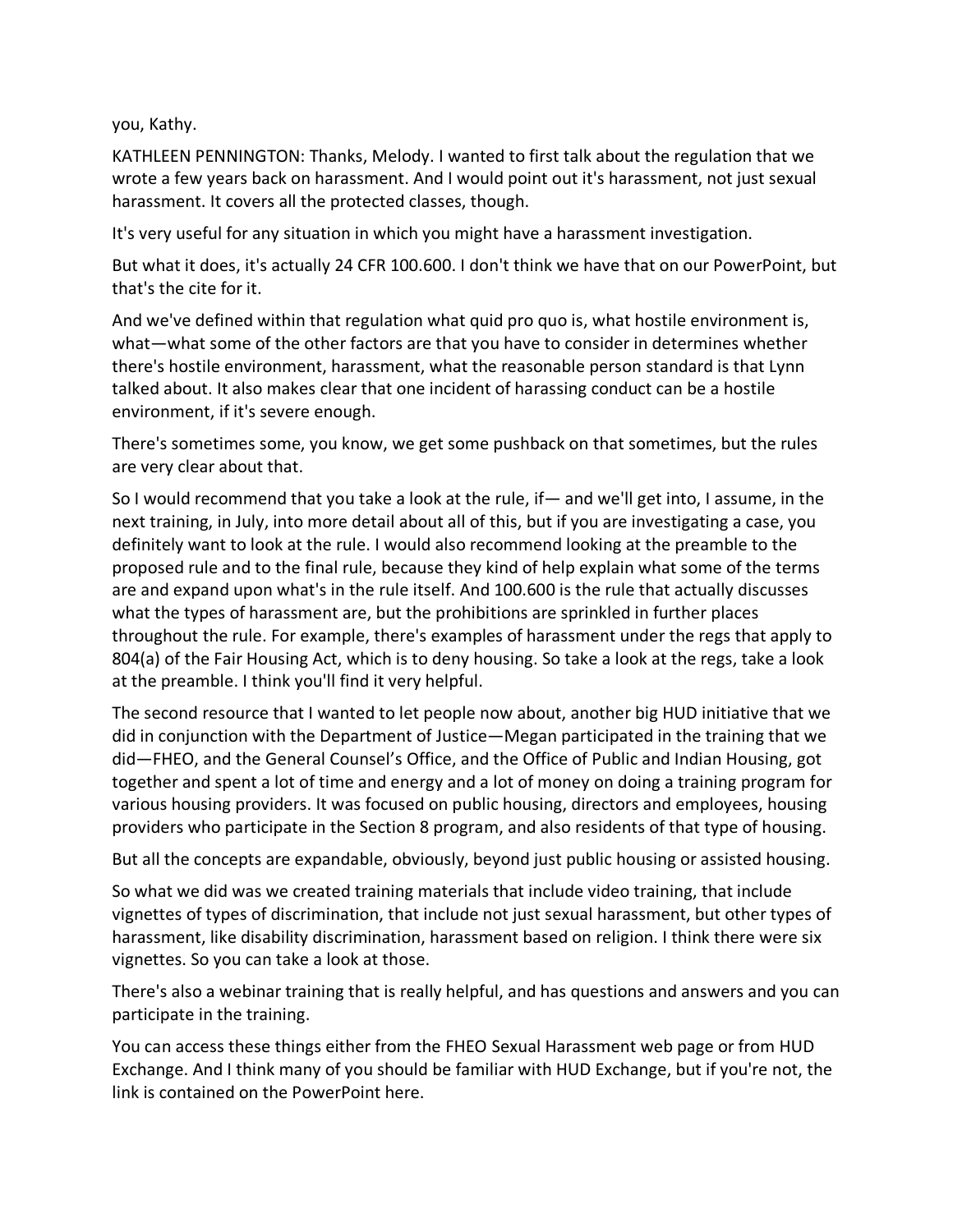And oh, one of the other things I forgot to mention that's included in the training materials is written materials like fact sheets. And the fact sheets describe, you know, on one page sort of an easy cheat sheet on what sexual harassment is, or what harassment in general is. It also has best practices for housing providers. There's also a fact sheet for victims of housing discrimination. So I would really encourage you to take a look at those pages, because they're extremely helpful, I think.

And take some of the training yourself. Refer your clients to the training. I think that housing not just housing providers, but victims, or just residents who are unsure whether something might amount to sexual—would appreciate reviewing the materials, or even just looking at the fact sheet.

We're in the process now of having it translated into, I forget how many languages, but multiple languages. It's not all been done yet, but it should be happening soon.

So take a look at that. And I think you'll find it really helpful.

Thanks, Melody.

MELODY TAYLOR: Thanks, Kathy. Megan, you want to talk a little about DOJ's effort?

MEGAN WHYTE de VASQUEZ: Sure. I'd love to. I didn't want to jump in the middle of the case or the discussion to say thanks for having the Department of Justice participate in this, but we are so grateful for the opportunity to participate, to help reach this audience, and to lend whatever support we can. The Department of Justice launched its own initiative into sexual harassment and housing in October of 2017. Like HUD, we've been working on these cases for decades. And we see the same facts come to us again and again.

And so we really wanted to put a lot of resources on this issue to see if we can really start to make a dent.

And so we, like I said, we launched in October of 2017. We rolled it out nationwide in April of 2018. And one of the pillars of our nationwide rollout was announcing a task force with HUD. And so we've been very grateful to be able to participate in the trainings and opportunities like this, along with a number of other things with HUD. You're great partners and we really appreciate it.

And I do want to second what Kathy said about those trainings that are available. The Department of Justice has hosted roundtables on sexual harassment and housing in a lot of different areas of the country. And in some areas, we've had advocates come to us and say, "We really want you to go and do training for Housing Authority." We say, "But there is training for Housing Authority. HUD has put it out." It's for directors, it's for commissioners, it's for staff level, it's for voucher landlords. There are trainings out there and they're really good. So we encourage you to view them or to make sure your constituents know about them.

In terms of Department of Justice resources, we have a web page and there's a lot of information on our web page about sexual harassment in housing in general, as well as our own resources. There's information about how to report to the Department of Justice. We take reports from individuals, we take reports from advocates. We'll tell you every individual or advocate that come comes to us, whether or not we might look into their report, we direct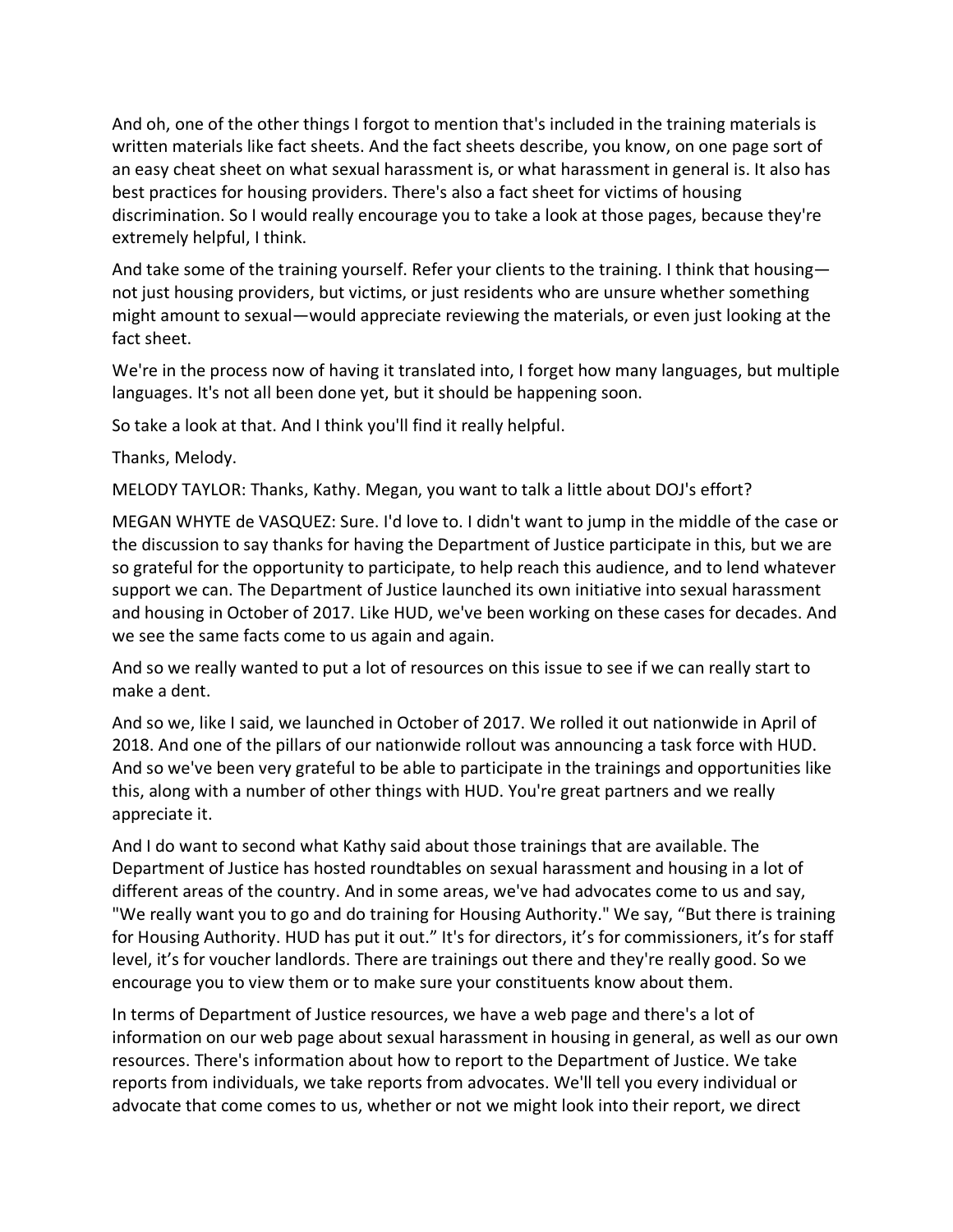them to go and file a complaint with HUD or file a complaint with their state or local agency as well. Whether we're going to look into it or not, we want them to preserve their rights and we want them to come to you.

## So there's information about that.

There are also links to a number of resources that the Department of Justice has developed. So we have information sheets for advocates that are available in English and in Spanish. We have flyers that are available in 13 languages, which you're welcome to distribute. We do have palm cards in English and Spanish. We have boxes of them sitting in an office in D.C., which we can send out if anybody would like any, but there might be a little delay at the moment. We also have a partnership toolkit. We have two videos. One is a 60-second PSA and it features three women who are named as aggrieved persons in DOJ lawsuits talking about the harassment they experienced. And we also have a longer video with those same women and also the Chief of the Housing and Civil Enforcement Section talking about sexual harassment in housing, giving more detail about the harassment that they endured and their experiences working with the Department of Justice. We've had a lot of questions about what happens? What does it mean to work with us? What happens if we call? So there is a longer video that should help answer some of those questions, whether it's for advocates or whether it's for individuals.

And as I mentioned earlier, the Department of Justice as pattern of practice authority. We can investigate things without a referral from HUD. However, if it seems like an individual complaint, we're not likely to be able to do anything unless it comes through HUD and it comes with an election. However, if you're looking into something and it seems like a pattern of practice, it seems like this has really happened to a lot of people, we would love to hear from you. So whether it's you or individuals, we do have a phone number. I don't know that it makes that much sense to speak out on this, but if you look up our website, we do have a phone number you can call and we have someone who will call you back. Or you can e-mail fairhousing@usdoj.gov. As we said earlier, we work with U.S. attorney's offices all across the country. So the housing and civil section is based in D.C. We work across the country, but we also partner with local attorneys' offices also. So if you aren't familiar with them, feel free to reach out to them, reach out to me, we'd love to partner with all of you. Thanks.

MELODY TAYLOR: Great. Thanks, Megan. Lisa, if you can talk to us about some exciting things NFHTA has going on?

LISA RICE: Sure. NFHTA has a wide variety of sexual harassment education and outreach resources that we've developed, often in partnership with HUD. And I think, I don't know, Jeff or—I don't know who is advancing the slides, but if somebody could advance the slide. Thank you.

And you'll see some of the resources as I'm talking. You'll see some of those resources populate there in the PowerPoint.

But if you go to our website, at nationalfairhousing.org/sexual-harassment, again, that's nationalfairhousing.org/sexual-harassment, you'll see a range of resources that we have there for you. We have public service advertisements that are available. Print PSA's in eight different languages. We also have a radio PSA, in both English and Spanish. Those are localizable for you.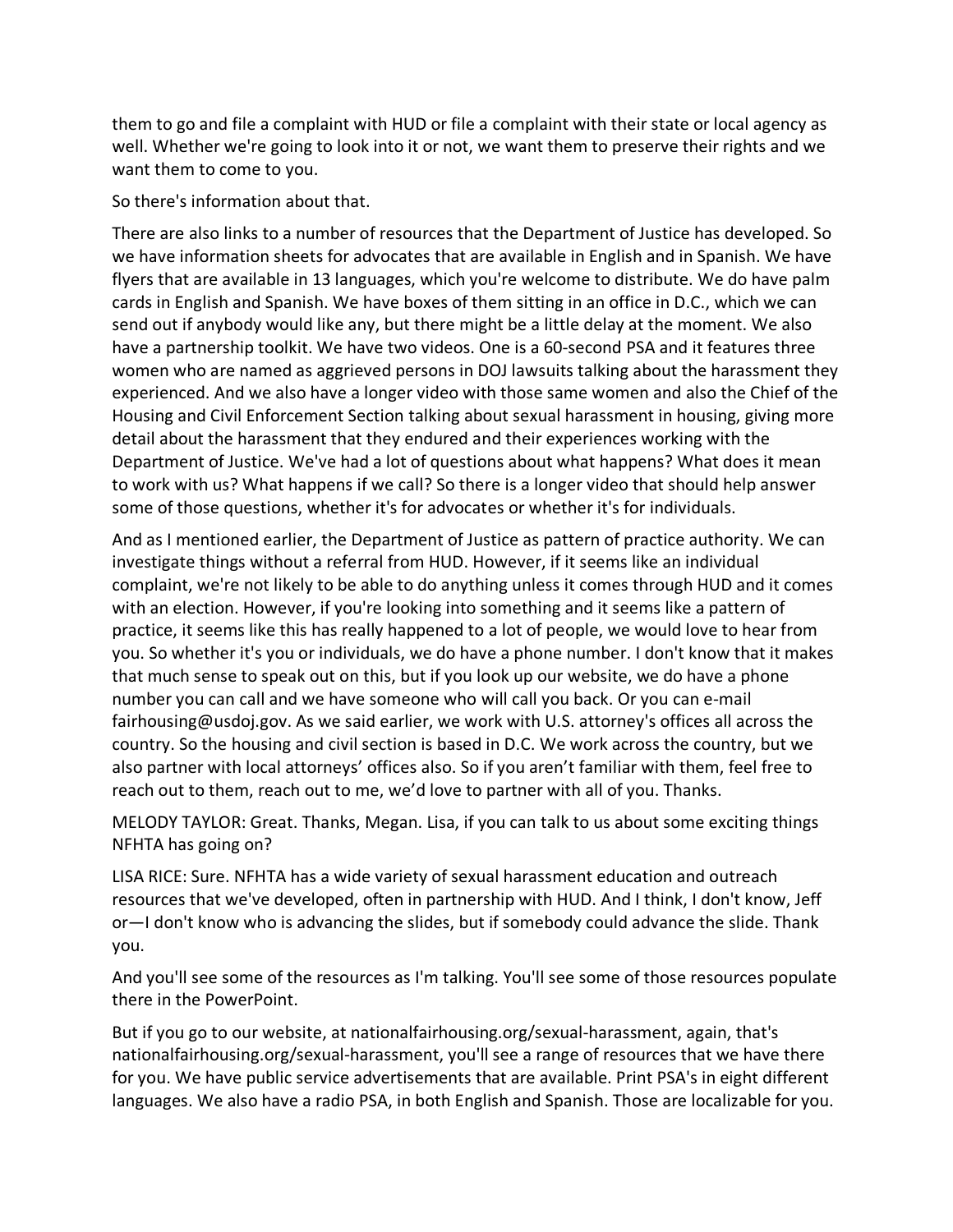So you can use them in your local communities to direct people and sort of traffic people to your organization.

We also have television PSA's in English and in Spanish, and some of those are localizable and customizable, as well. We have a pre-roll video that you can access there on the website so that pre-roll video is on platforms like YouTube. You can go to our YouTube page, just type in National Fair Housing Alliance and you'll see a lot of those resources.

I want to encourage you to use these. These resources are free. They're customizable. This is an excellent time to receive donated media, with the MeToo movement going on. A lot of platforms are more open to placing ads that are around this content.

So you can contact your local media outlets to get free placement. It's a very timely issue. NFHTA can help you if you need help localizing those print ads. We can help you do that. Again, you're directing people to come to your establishment.

You can also get help from radio stations in localizing the public service announcements, because they can help—they oftentimes have their own staff, who can tagline those ads for you, again, to direct people to your agency.

You'll also find on our website a link to a recent podcast that we just announced. This is another collaboration between HUD and NFHTA. The podcast is entitled "Safe at Home". It's hosted by actress and activist Suzanne Douglas. It features three really incredible and brave women who are survivors of sexual harassment. These women ultimately received justice through complaints they filed under the Fair Housing Act. They are—it's just three very powerful stories, very moving stories, and I encourage you to listen to that podcast to learn more about how victims of sexual harassment feel in these situations and how we as Fair Housing experts can best serve them.

On our website, you'll also find a link to a recent Twitter chat that we did on sexual harassment. NFHTA convened that with Suzanne Douglas, the NAACP Legal Defense Fund, and the national women's law center. Let me close out by showing you one of the 30-second television PSA's about sexual harassment. Again, you can market this to a local TV station and ask them to add your local organization's content information at the end.

TV PSA: Sexual harassment doesn't just happen at work. It happens in housing every day.

If a maintenance staff person repeatedly confronts you and propositions you for sex, creating a hostile environment, or a landlord threatens to evict you or increase your rent if you don't provide sexual favors, that's a violation of the Fair Housing Act.

You deserve to be safe at home. Stop sexual harassment. File a complaint at hud.gov/fairhousing. Fair housing is your right. Use it.

MELODY TAYLOR: Thank you for sharing those resources and materials. I have to say, if you have not listened to the podcast, please do so. It's extremely powerful. Share it with your stakeholders. It's a good entree to being able to create conversation and dialogue so that community groups and others are comfortable about having these conversations around sexual harassment, because it's not easy to discuss. And these resource materials, fact sheets, videos, things that we've provided, are all available on HUD Exchange and the various websites that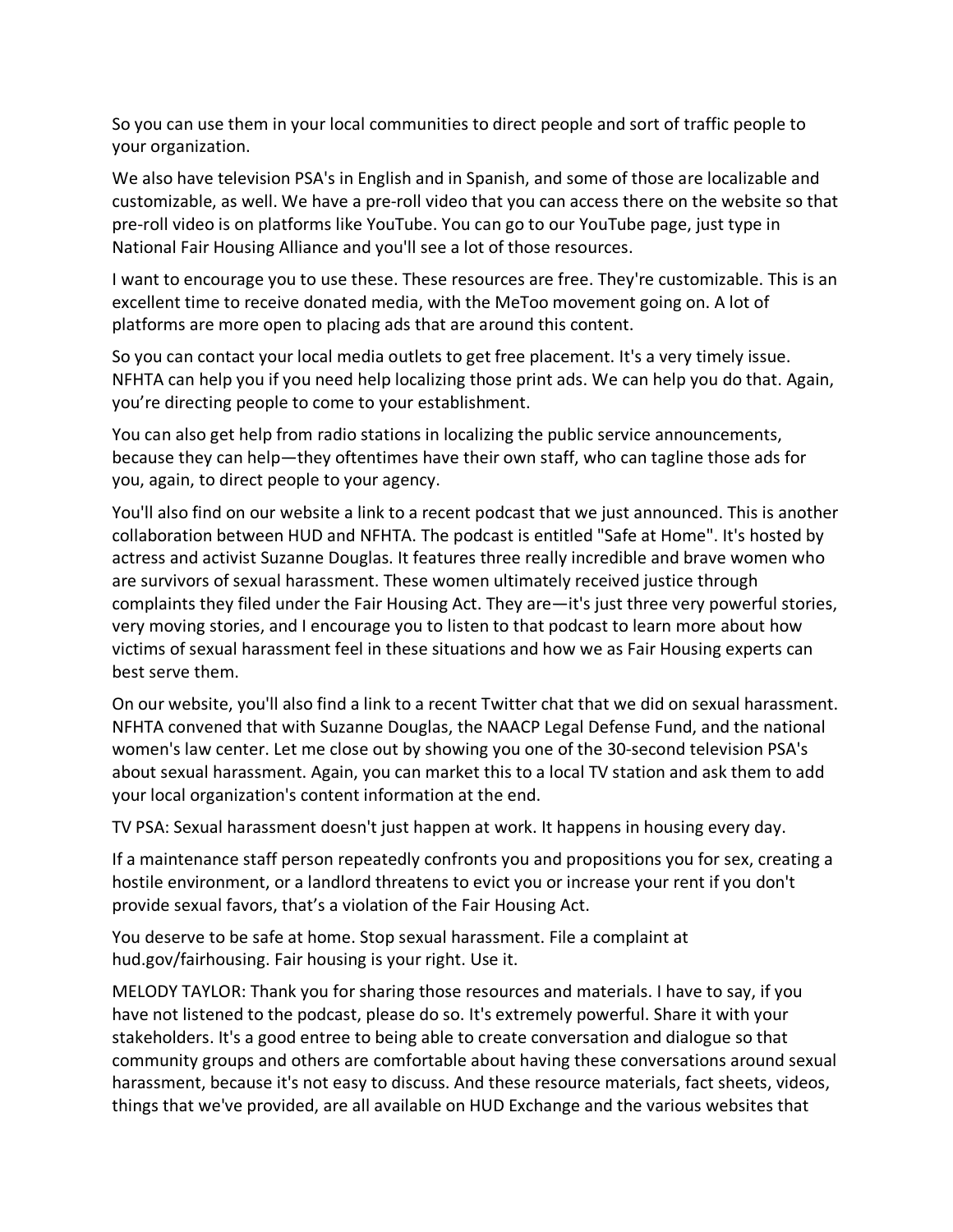you've been provided.

I encourage you to use these tools, because it can help you in your efforts to increase awareness on the issues.

So we have one final question to ask our panelists. So we've talked about a host of things relating to sexual harassment, definitions, relevant cases. Our final question we want to talk about was to ask our panelists are if they could provide an overview of some of the key components of an investigation into a complaint of sexual harassment. And I'm going to start with Lisa. If you could just share from a FHIP perspective, components of an investigation, knowing that we have both FHIP and FHAP and other agencies on the line.

There are different strategies that are employed. So could you talk a little bit about the strategy from a FHIP perspective? And then we'll segue into HUD. Thank you.

LISA RICE: Absolutely. Happy to do that. Thanks for the question, Melody. I'm going to talk about five major things. I'll start out with how we treat customers and clients as they come in through the door. So private Fair Housing organizations, or as we've been referring to them on this session, FHIP organizations, are the front line. Right? We're the ones that the victim sees as they come through the door. We're the ones who are providing the technical assistance and Fair Housing counseling and support to the victims.

So using all of the tools that we have learned about how we work with and support victims of housing description, all of those tools really come to bear, and then some, as we're working with victims of sexual harassment, because as Kathy and Megan and Lynn have already shared, sexual harassment runs the gamut. And it can include rape.

So our victims are traumatized. They're dealing with trauma and all of the effects of a traumatic situation when they come in through the door.

And so not only are we as private Fair Housing organizations providing support to them, while we're simultaneously investigating the case, we're also calling on our partners, rape crisis centers, the local YWCA, and other partners in the community, to make sure that we're providing support to victims of discrimination.

So that's the first thing. Very careful treatment of customers and clients, as they're coming through the door.

When you're working with complainants and their families, because oftentimes, as you heard the Assistant Secretary reference how she witnessed and was impacted by the sexual harassment that her mother endured, right? The same thing with the Secretary. So it's not just impacting the system. It's impacting their families, as well.

So we have to have the utmost compassion when we're working with people. The first thing that we do at the Fair Housing organization is we want to grab the evidence and we want to get the narrative and we want to grab all of that information so that we can fashion an appropriate and comprehensive investigative strategy.

Well, when you're dealing with victims of harassment, that takes a lot of time. And so you're not firing off a list of intake questions. Particularly intake questions that are not related to what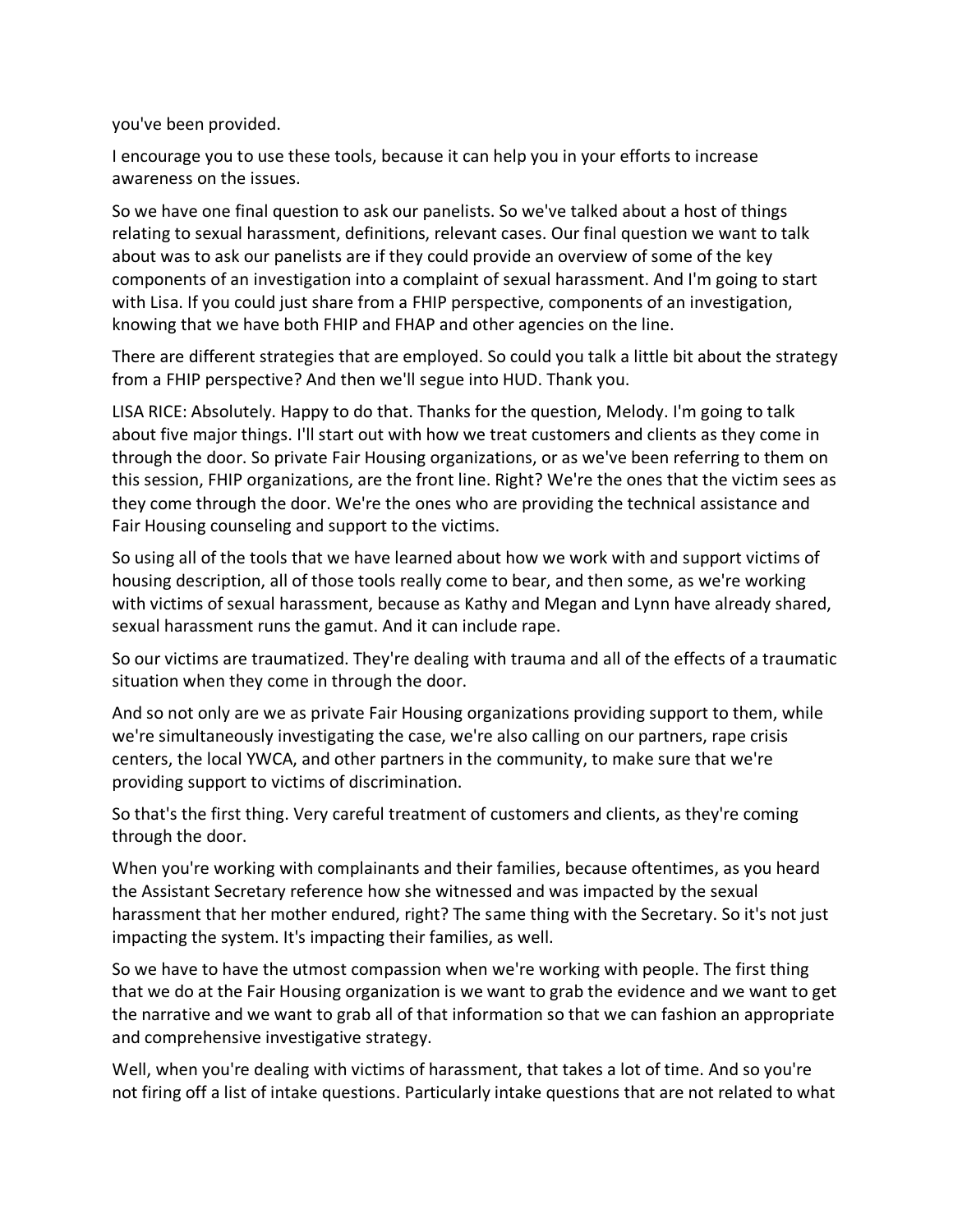happened to the person. And I understand we want to get all of the demographic information, all of the information that we have to have about the clients that we're serving, but you may not want to be doing that at the outset. Right? That may come later on, after you have had subsequent conversations with your victim.

And we're going to go through this in more detail on the July 9th session. So I'm just hitting really, really fast these top five issues.

The second one is complaint intake and documentation.

During this process, you want to focus on the person. You want to focus on what has happened to the person. If there is any documentation such as text messages, photos, emails, thing of that nature, you want to try and memorialize that right away. If there has been a police report filed, you want to ascertain that and then get a copy of that police report.

As I've said above, it may take more than one interview. It likely will take multiple interactions with your victim to make sure that you're getting all of the relevant information that you need and in order to complete the intake process.

The third thing is the complaint narrative. There are different ways of capturing the complaint narrative. One is to have the victim write it out themselves. The second is to have the victim sort of speaking, telling you their narrative, and you're capturing that in a transcript. And of course, the third way is to have the intake specialist or the investigator to write up the narrative, and then have the victim sign it.

In my practice, what I've done, is whatever is best for the victim. Sometimes it's cathartic for the victim to write out their narrative. If that's what they need to do, then be accommodating for that victim.

But again, keep in mind that these are people who are going through a traumatic experience, and when people experience trauma they don't remember everything. They don't have fresh recall. So you may have to capture the narrative in stages.

There might be a document or there might be a text message that is prompting a certain memory in the complainant, and that's okay. That's okay.

So again, you may not get it all at the first take. And you may have to come back and fill in the blanks.

The fourth thing is testing and investigator tactics. Kathy is going to focus more on the HUD investigation process, but let me tell you one important thing. Testing has been conducted in sexual harassment cases. We know the Supreme Court has said that testing is some of the best evidence that we can have in a Fair Housing case.

So we have conducted testing. In fact, the first sexual harassment complaint that was ever brought under the Fair Housing Act, Shellhammer versus Llewellyn, that was a testing case. Our own Shawna Smith was one of the people who went undercover, wired by the Toledo police department, and was an undercover tester going in and seeking housing from Norman Llewellyn. And that evidence that she captured as a tester proved to be really compelling in that lawsuit that convinced Judge Carr to ultimately decide, yes, sexual harassment is violative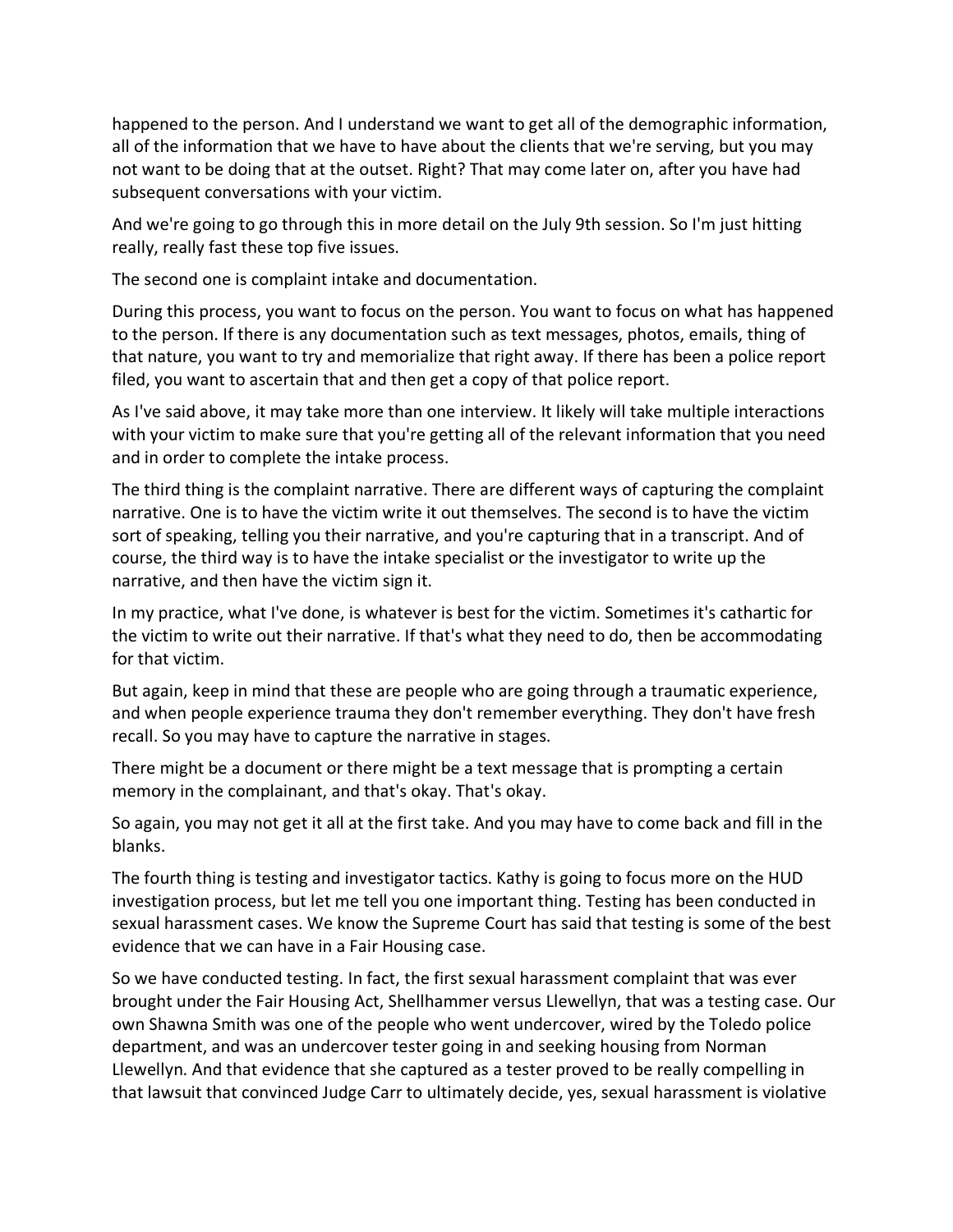under the Fair Housing Act.

That really segues into the last point, the fifth point, and that is partnering with law enforcement. In every single sexual harassment case that I have ever done, I have always partnered with law enforcement, either the local police department or the FBI. And listen, I'm going to tell you, sadly, I have partnered with the local police department when they spoiled a case. Okay? So sometimes it's a good idea to have the FBI as a backup resource.

It's a great idea to build relationship with local law enforcement. Law enforcement agencies are often unfamiliar with Fair Housing issues. Particularly as it relates to sexual harassment and housing. So it's a good idea to educate them about that right now. Do that relationship building right now. So you guys have heard the axiom: it's easier to fix the roof when the sun is shining than when you're in the middle of a storm, right? So do that relationship building, that extra educational work, that groundwork, right now to forge the relationship with the local police department and your local FBI so that when you need to call upon them, they're right there.

I can recall working on cases when I worked at a local fair housing center in Toledo, the Toledo Fair Housing Center. It was our regular protocol to contact law enforcement immediately upon getting a sexual harassment case, so that if our victim has not filed a police report, we have her file a police report right away.

We partner with law enforcement to strategize about the investigation. I can recall several instances in which the detective actually functioned as our tester. The detective went undercover as our tester in the cases.

So oftentimes, also, keep in mind, that sexual harassment can violate the criminal code. So if you're working in tandem with the police, they can proceed with bringing a criminal action while you're focusing on bringing the civil action.

So I just, again, want to encourage you to keep those things in mind. Again, we're going to delve into these things on July 9th, so we'll get to a lot more of the detail on July 9th. But those are the kinds of things you want to be keeping in mind, as you're dealing with victims of sexual harassment.

And Kathy, I'll lob it over to you.

MELODY TAYLOR: And I think it's Kathy and Lynn will be chiming in on that question.

LYNN GROSSO: Yes. I'm happy to pick that up there. Just a couple things I would add or expound on, I think, Lisa, you touched on a lot of great things. Let me say, overall, I think you demonstrate the value of having a legal advocate there for the complainant, for the aggrieved party. You and your membership organization are a key component of helping a particularly vulnerable individual go through this process.

So I can't overstate, we can't underestimate how valuable it is for a person who has been a victim of sexual harassment to have a good advocate, and you all are very good at that.

I would also add a very important part of the investigation is identifying witnesses. And as I'm talking to so many of you that are with staff agencies and actually formulating and planning and conducting these investigations, just because an incident might have been essentially a one-on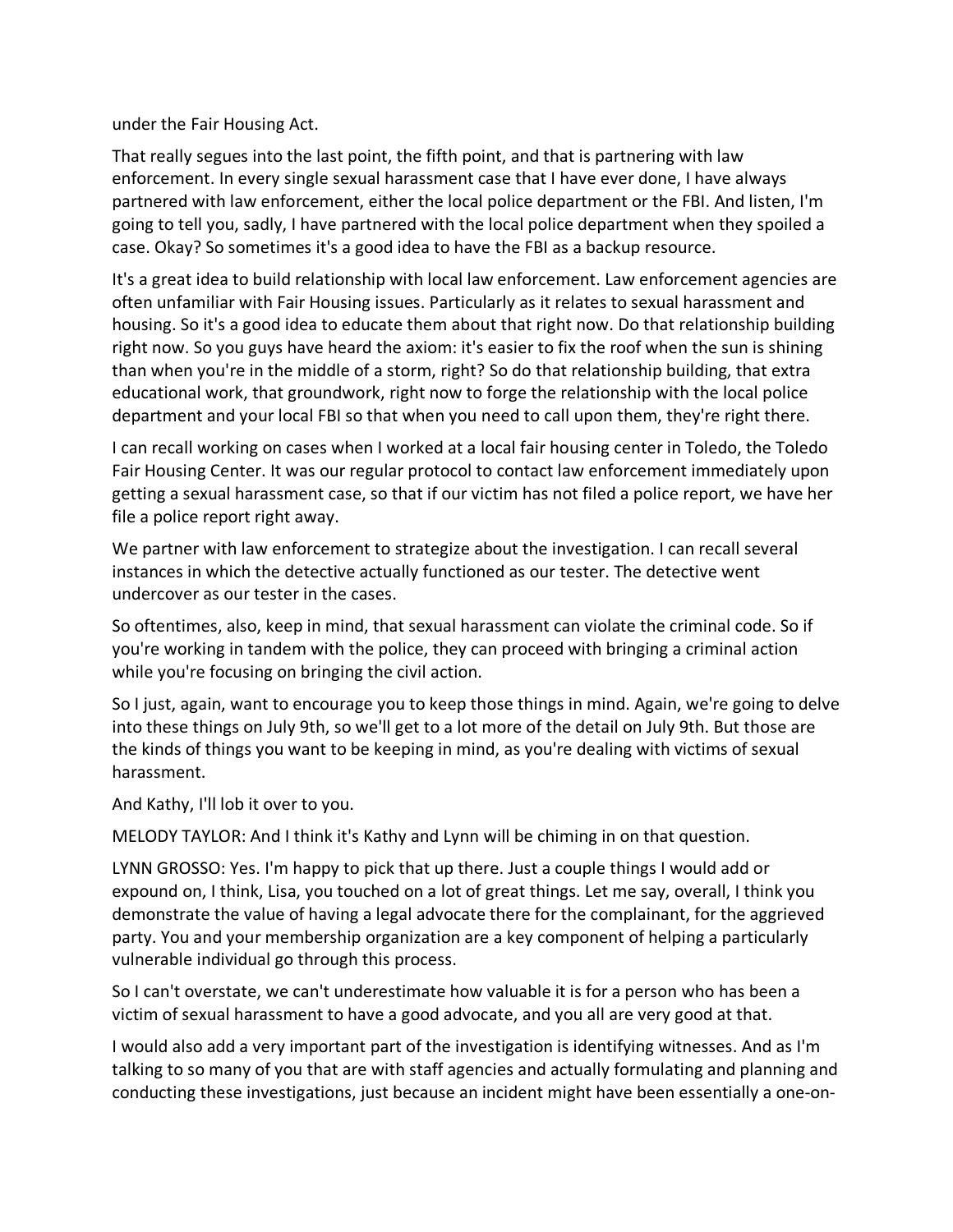one incident, it's important to go and perhaps find contemporaneous reports that the victim made to other people. That can be very powerful evidence. As Lisa mentioned, text messages. And neighbors or friends of the victim who may have talked her through a situation or, you know, may have that contemporaneous knowledge. That can be very important.

Part of the investigation, also, needs to be learning more about the impact of the incident, of the sexual harassment of the victim.

We can't assume, as investigators, that we understand or know what the impact is. And keep in mind, also, that these kind of incidents have an impact not just on the direct victim, but on the victim's family, particularly. And to understand in the course of the investigation that impact. Ask questions that help the investigation reveal really the harm that an individual suffered, you know, through this.

Identifying other victims. Keep in mind a complainant that comes with a complaint may not know other victims. He or she may, but may not. One of the things that we do know about victims of sexual harassment is there is very often a great deal of shame involved. And a victim may not have readily shared this information, may not be aware that there are other victims. Keep in mind, sexual harassment is not about sexual attraction. It is about a discriminatory abuse of power against vulnerable people. And so more often than not, where we have a person that exercises that discriminatory power, they're not just doing it with one individual. They're doing it with others, too.

So it's always important, in any type of investigation that we do, we have to remember that there are likely other victims and it is an important part of the investigation to identify those victims.

I would say, also, I would add many of the resources that you've heard about on this conversation are valuable in the context of conciliation. So while we are all interested in educating the communities in which we work, it's also valuable to incorporate these kinds of trainings, these kinds of posters, these notices. NFHTA has fantastic posters that they developed as part of a national media campaign. Those can be written into conciliation agreements. Those can be required to be posted at properties. These resources can be powerful in the context of settlements and conciliations to make sure that future victims, and future employer—employees of the respondent agency are aware of the availability of HUD to do these investigations and what constitutes these actions.

## So that's very important.

And finally, understand the framework in which you're doing your investigation. One of the biggest mistakes we see in investigation, and we'll talk more about this in July, is just kind of conducting an unplanned, undirected investigation. Understand the legal framework that you're working in. Understand the rule. Understand the nuances. When we talk about what sexual harassment was, it sounds straightforward. There are a lot of legal turns in there that have to be drilled down in the course of investigation.

So remember that. And on our website, you can access the Title VIII Investigation Handbook. That could be a resource for you to help conduct a comprehensive, well-planned investigation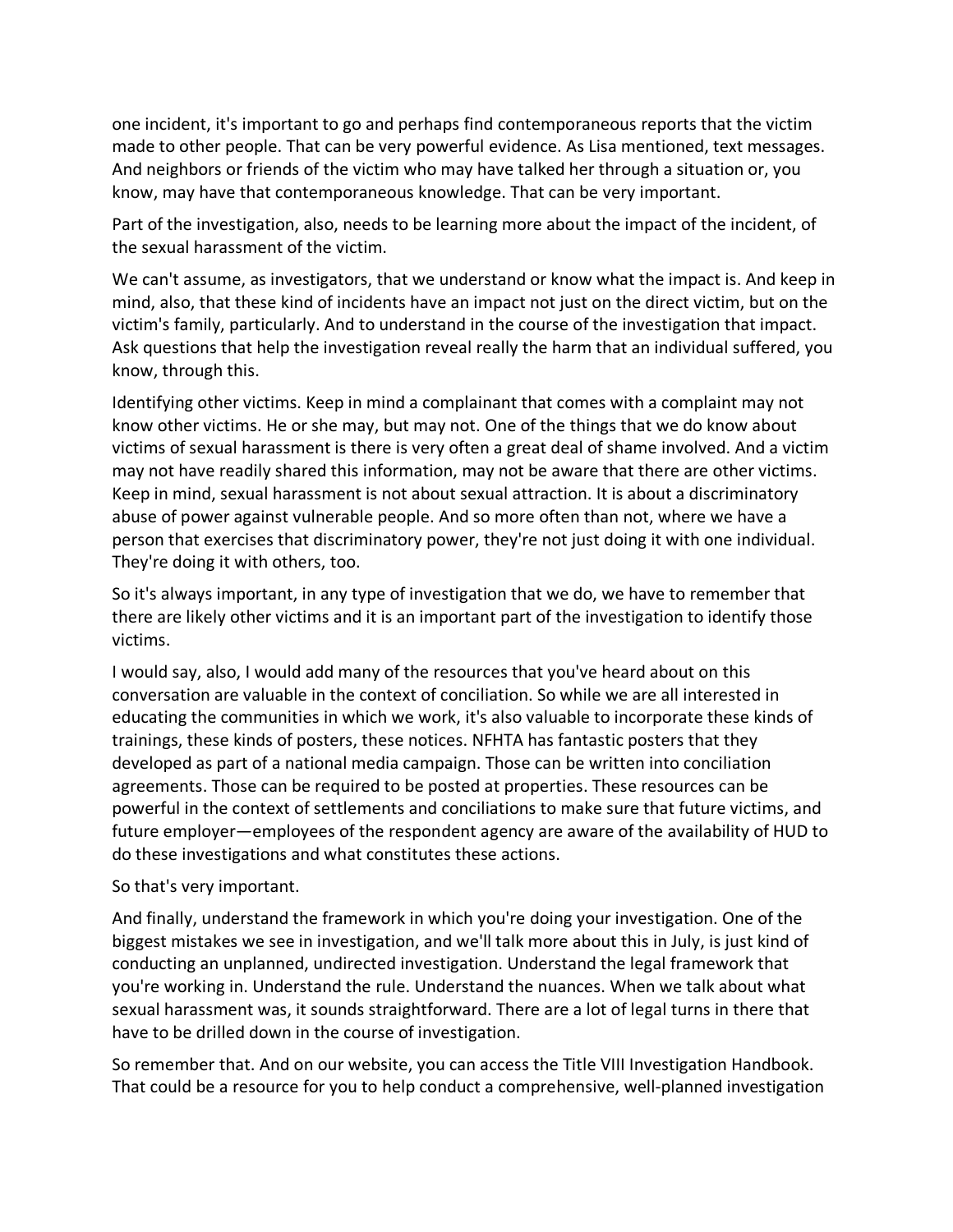into a sexual harassment claim.

MELODY TAYLOR: Great. Thank you, Lisa and Lynn.

I hope everyone was taking notes. I certainly was. Those were excellent highlights to bring to, you know, again, we have 500 and more people on the call. If you're a manager and you're coaching someone through a sexual harassment complaint and how to conduct an investigation, Lisa and Lynn gave some really key and critical elements to help you coach someone through. Sexual harassment is a very delicate situation. Oftentimes, beyond the person who has been victimized. There are children that can be involved. There are things you have to pay attention to. I think in both of their comments they provided us with good tools and food for thought when conducting and beginning to conduct an investigation.

My final thing before I want to thank you guys is that we cannot work separate and apart. FHIPs and FHAPs and HUD and DOJ in this effort all have to work together. Lisa made a critical point. Lynn made a critical point, about the notion of having FHIP agencies serve as advocates. They can oftentimes go and do and be a part of things that as a government or a state agency, we may not be able to do. So I encourage you to work in collaboration with your partner agencies in your justification to bridge those gaps.

So I want to thank our panelists. We're running out of time. I wish we had about 15 more minutes. This has been a very exciting and I think a very robust discussion and conversation. I'm excited that we've had this opportunity to learn and bring everyone together. Again, I want to thank everyone. Thank our panelists for pioneering us through this discussion.

I'm going to turn it over to Jeff in a moment. We have about four minutes to do our questions and answers.

In your --

JEFF OLIVET: Melody, if I could suggest, I think so that we have time to take more of the questions, I'm wondering if we pick some of those up in the second session in two weeks? And that would give the team time to kind of work through them and see where the common themes are, and then be able to address them in that session. Does that make sense to you?

MELODY TAYLOR: Absolutely. We will do some of that. But a couple of questions that may come through that we were able to pull out, we can in the three minutes, and we definitely encourage you to submit your questions, and we'll try to cue them up for our next session. Thank you, Jeff.

JEFF OLIVET: So Cat, if we have one or two quick ones that you can post for us? Cat Cloud has been going through the questions. If you have one or two quick ones, we can post those.

CAT CLOUD: Yes. The first one is can sexual harassment occur against transgender individuals?

MELODY TAYLOR: I think Lynn or Lisa, either one of you could respond to that question. I think Lisa gave a comment earlier, but Lynn if you want to talk from a HUD perspective?

LYNN GROSSO: Absolutely. I sure will. As Lisa mentioned, sexual harassment can happen to people regardless of gender or regardless of gender identity. So very simply and straightforward, yes, absolutely, it can.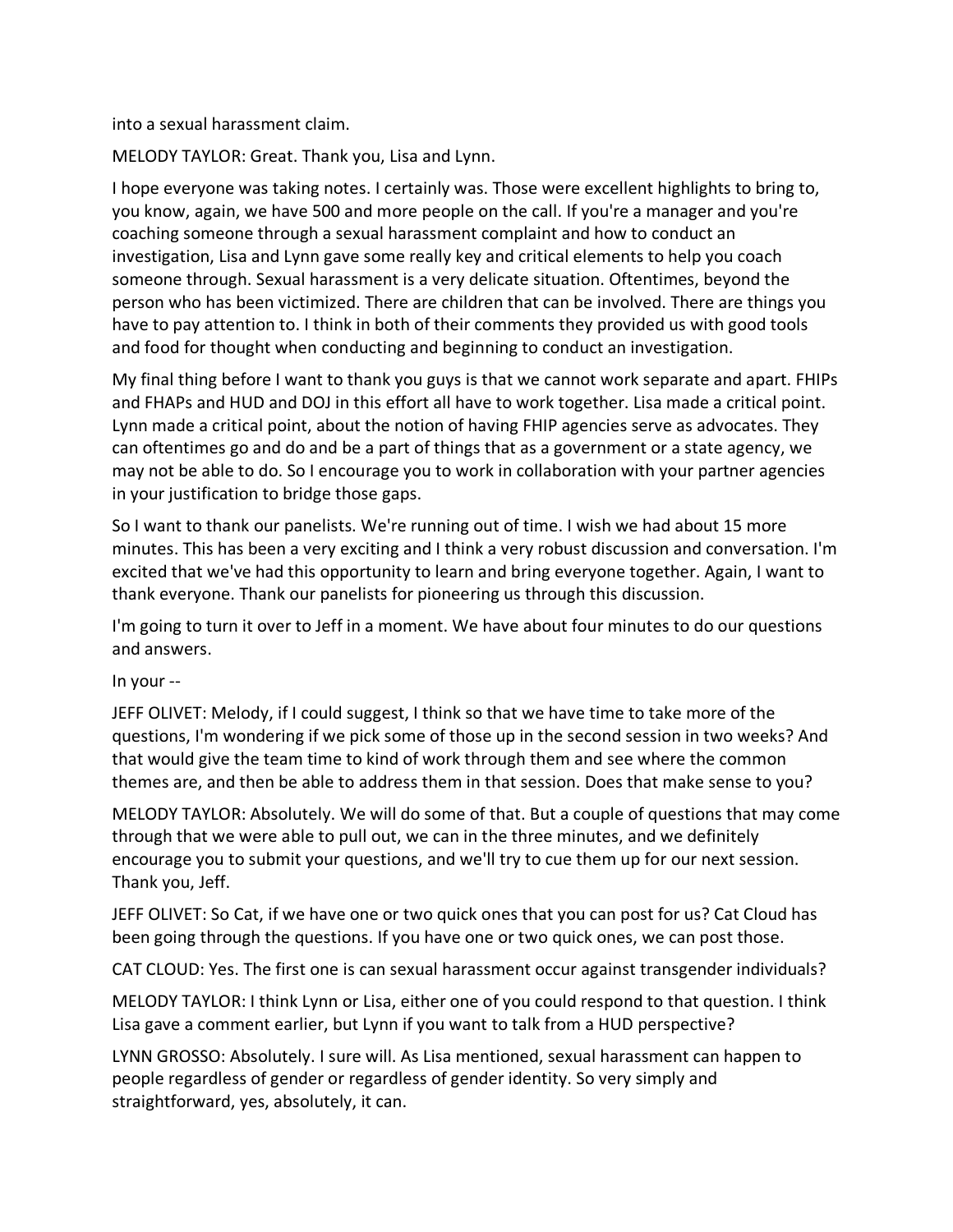MELODY TAYLOR: Great. We probably only have 30 seconds for another question, because we really want to get to your feedback and we want to cue up a poll question to see what other issues you guys would like to hear from us over the next couple of weeks. So 30 more seconds, and then if we could cue up one or question, Cat.

CAT CLOUD: The next question is, is sexual harassment a crime?

MELODY TAYLOR: I will give that to Kathy Pennington. You want to talk about that?

LISA RICE: This is Lisa. It sounds like Kathy may be on mute. Yes, sexual harassment can in some cases be a crime. I talked about that a little bit more, a little bit, when I was talking about investigative strategy. So yes. We have had many, many cases. That's one of the reasons why we like to partner with law enforcement when we are conducting our investigations, because oftentimes a quid pro quo may be solicitation. Okay? You heard me mention that in some cases, sexual harassment involves rape. That is a criminal action. So yes, yes, yes. There are often cases when a civil violation also constitutes a criminal violation. It's one of the reasons why you want your victim to file a police report. It's one of the reasons why you want to be working in partnership, in tandem, with your local organizations like Fair Housing groups who have those established relationships with law enforcement so we can identify criminal activity. Shellhammer involved a pornography ring. Okay? So yes.

## MELODY TAYLOR: Great.

LYNN GROSSO: I would just add very quickly there, it's also important to remember that sexual harassment can also happen without a sexual assault, without any physical contact. So while sexual harassment can, in some instances, be sexual assault, as Lisa pointed out, there may not be a sexual assault involved. So they are not mutually exclusive.

MELODY TAYLOR: Great. Very good point. Thank you, Lynn. I think Jeff is now going to kick us off our conversation, and move into kind of next steps, to cue up our next session. Thank you, Jeff.

JEFF OLIVET: Yes. And we'll be very quick in this wrap-up. Thank you so much to Melody and to the entire panel. This has been a really rich conversation. And you all who are here listening, you can see the kind of format we're taking. We'll do an in-depth topic and then we'll also have time for you all to offer feedback. If you all will indulge me for two more minutes, we'd like to get a couple more bits of information from you to help shape these conversations going forward. Two questions, and then announce the next time and we'll close it out. First, what additional resources do you need to better assist with complaints with sexual harassment in housing? You have five options. One of those is an "other" option you can submit in the Q & A box. What would be the most helpful? Training on how to conduct education and outreach? Training on working with persons who have experienced sexual harassment in housing. More information about existing resources? Or coaching on conducting investigations?

And I believe you can pick more than one. Pick all that are relevant.

Also, you have to hit the "submit" button. I've made this mistake in Webex. Choose your responses, hit the "submit" button, and then quickly, if we could share those results here in a couple of seconds.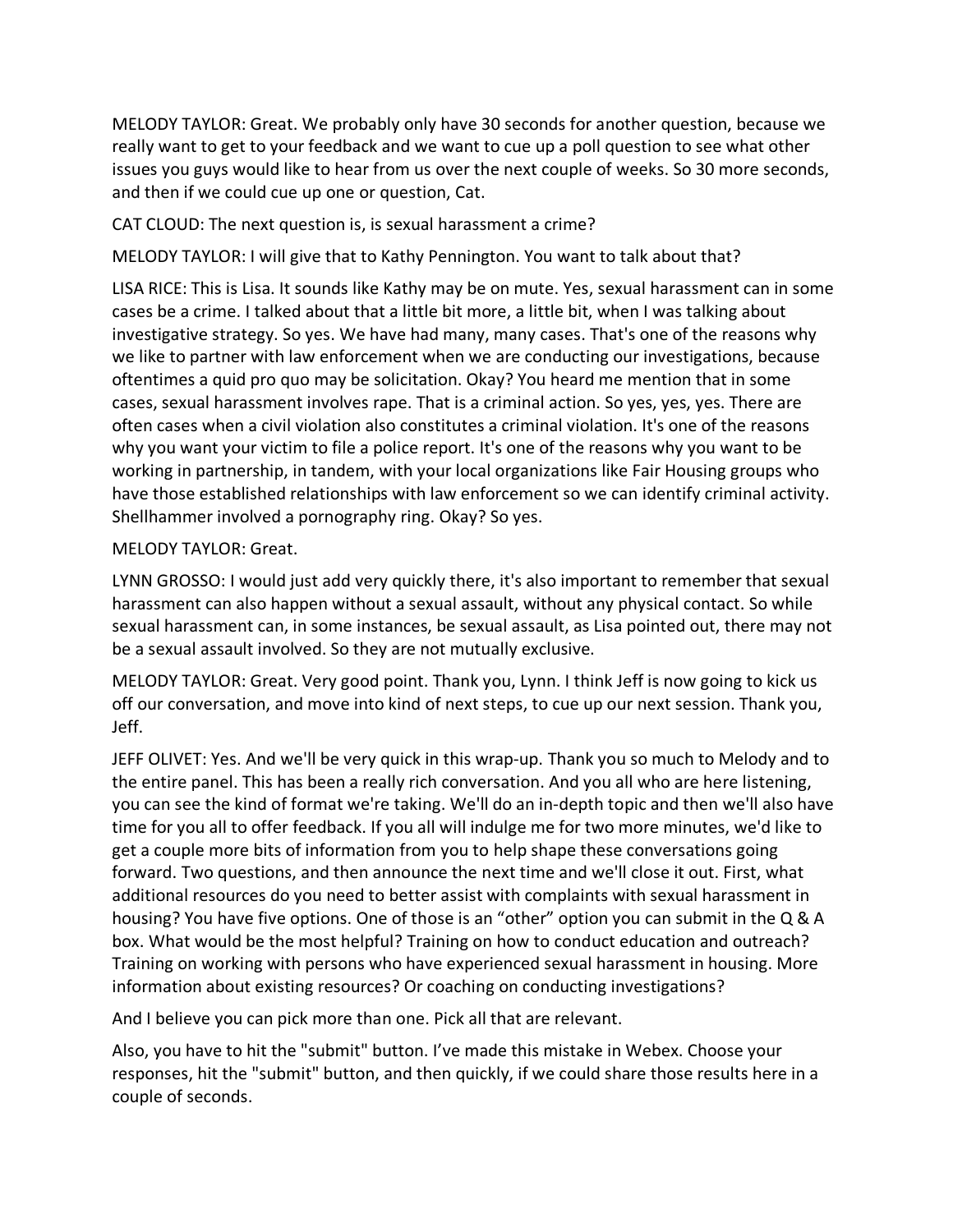Let's go ahead and share the results and let me see what came in. Looks like a number of you chose B. and D. We're also hoping you all will use the Q & A function to share other ideas that you have.

But almost half of you chose training on working with persons who have experienced sexual harassment in housing, and coaching on conducting investigations.

So we'll flag that and address it going forward.

The last question we have for you is: are there additional topics you'd like to hear about in this series? And we list a few here. Again, we give you the option of submitting other suggestions in the Q & A box. You can choose multiple answers. What about A. COVID-19 and Fair Housing protections for people with disabilities? B. adaptive leadership in times of crisis? C. effective Fair Housing testing in a virtual environment? D. COVID-19 and emerging Fair Housing issues?

And then others. So click as many as you like. Hit submit. It is wonderful to see so many people still on. I expected we'd hit the half-hour and many would drop. We still have over 500 people on the call. And I promise you we'll let you go soon. But T.J., let's go ahead and share those poll results as well.

It looks like A. and D. scored highest. A. is COVID-19 and Fair Housing protections for persons with disabilities. That was about 34% of you.

38% of you actually chose D. COVID-19 and emerging Fair Housing issues.

And then another 29% of you chose C. effective Fair Housing testing in a virtual environment.

So again, back to our comments at the beginning, we know a lot of you are working very differently than you have when everyone is going to the office and doing investigations in person and that sort of thing. So testing in a virtual environment.

Thank you for participating in those polls.

A couple of quick announcements to wrap us up: You've heard the date, July 9th. Put it on your calendar if you haven't already. Same time, same channel. Maybe a different link. You'll have to follow the link that's e-mailed out to you. But July 9th, 2:00 p.m. Eastern to 3:30 Eastern. And then you can do the math for your own time zones. Please join us again from Iowa and Orlando and Chicago and Denver and Washington, and Hawaii, and everywhere in between. We look forward to seeing you again in two weeks. As T.J. said at the beginning, the slide presentation will be available, as well as the recording of this event. Most importantly, we ask you to complete the brief training survey you'll receive immediately after this. A survey will pop up on a separate window on your browser, and please, please, complete that survey. As you heard from the Deputy Assistant Secretary, this is the first of these forums. We want your feedback. We want to know what you like. We want to know how to do it better going forward. And that survey is the best mechanism we have for doing that.

Finally, just a note of thanks to HUD and to the Office of Fair Housing and Opportunity for their leadership and commitment of the National Fair Housing Training Academy and for NFHA, the National Fair Housing Alliance. And Lisa and her group bring tremendous knowledge about all of these issues and are a central partner in this work going forward. Thank you also to the